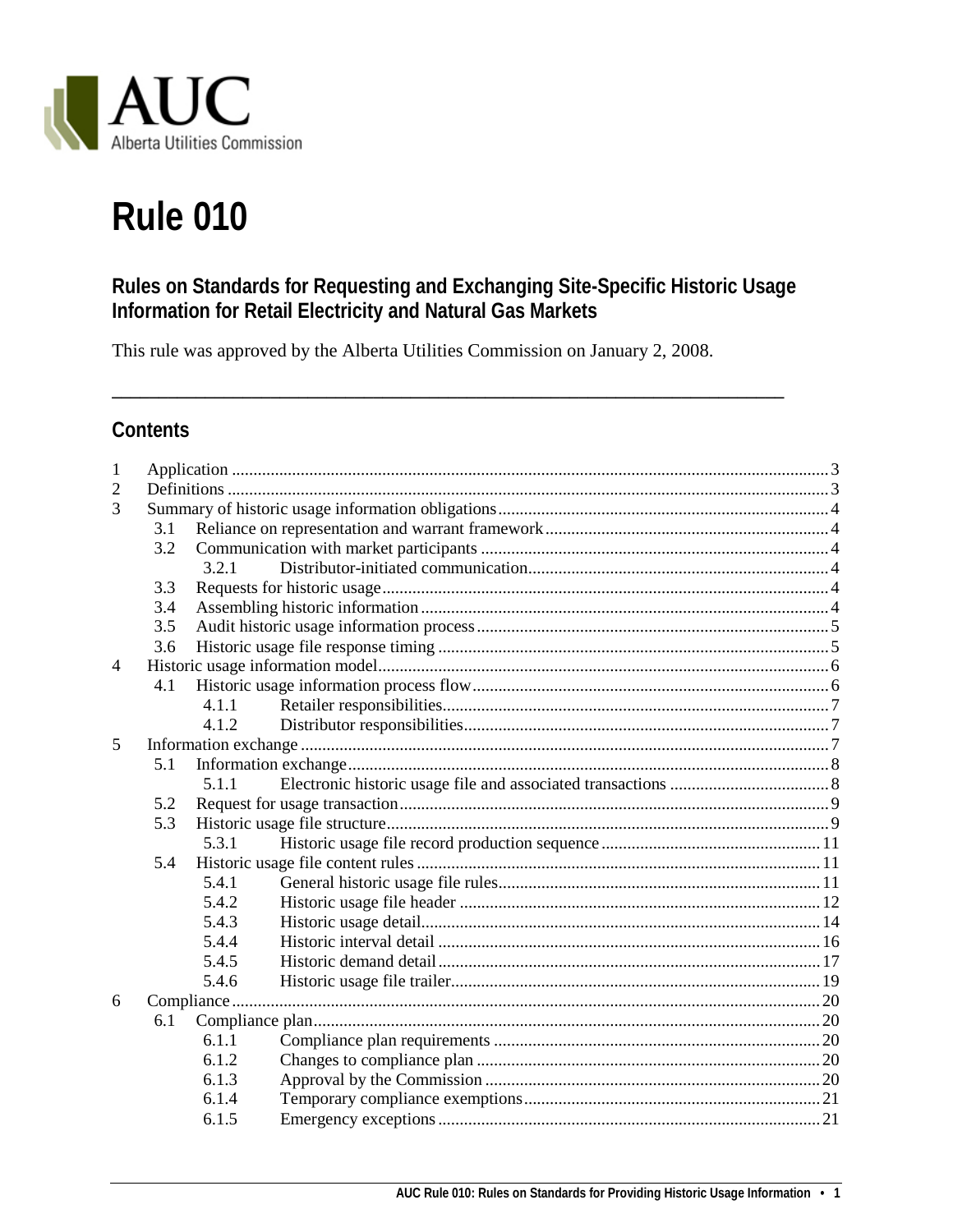| $7\overline{ }$ |  |
|-----------------|--|
|                 |  |
|                 |  |
|                 |  |
|                 |  |
|                 |  |
|                 |  |
|                 |  |
|                 |  |
|                 |  |
|                 |  |
|                 |  |
|                 |  |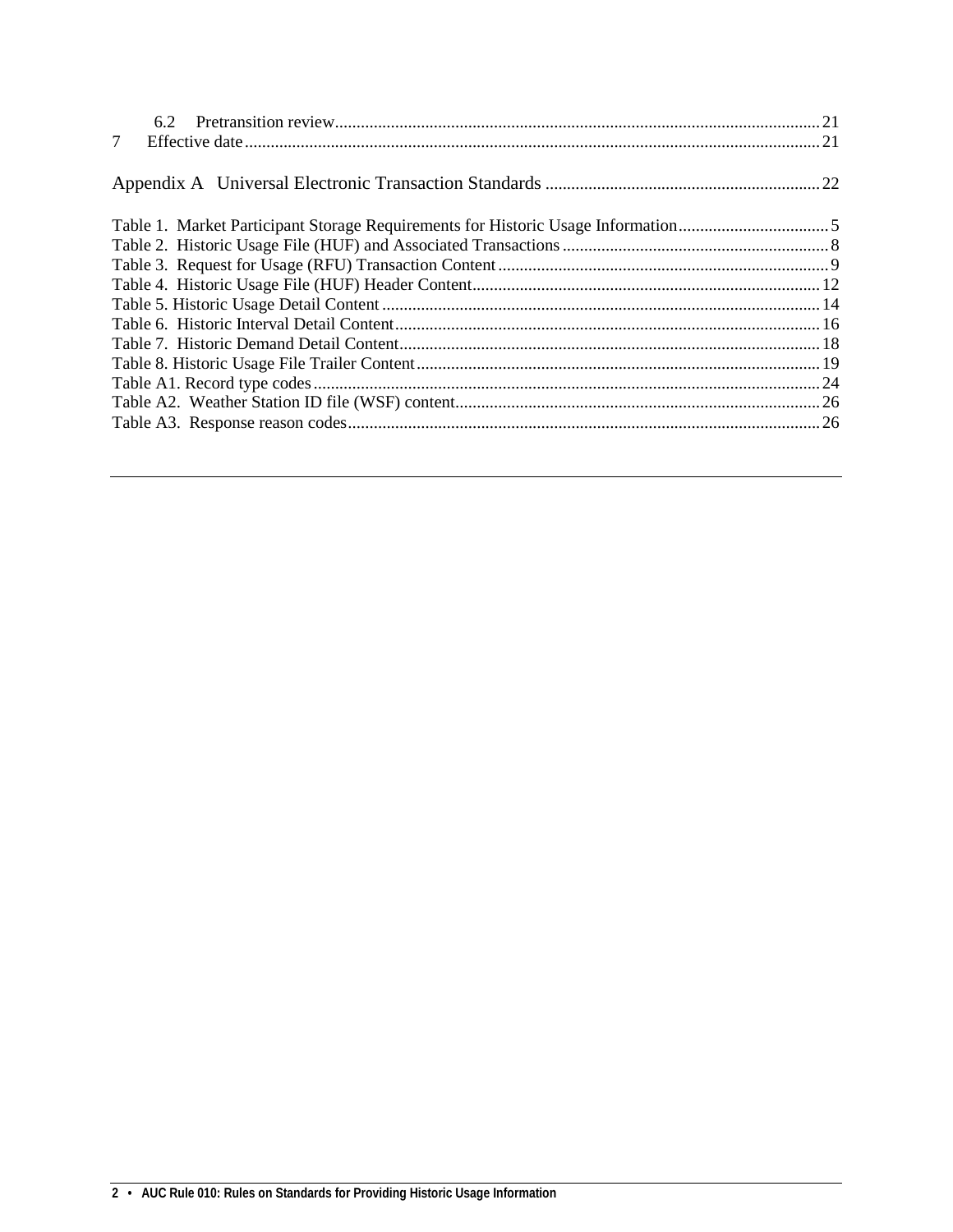#### <span id="page-2-0"></span>**1 Application**

This rule sets the minimum requirements that a distributor under the Commission's jurisdiction must meet to provide timely and accurate historic usage information to retailers under the Commission's jurisdiction. A distributor's duty starts once a request for historic usage is received by the distributor provided that the format and content of the request comply with the requirements in this rule.

#### <span id="page-2-1"></span>**2 Definitions**

In these rules

- 1) "Commission" means the Alberta Utilities Commission;
- 2) "EUA" means the *Electric Utilities Act;*
- 3) "GUA" means the *Gas Utilities Act*;
- 4) "customer" means a person purchasing electricity for the person's own use as defined in the *EUA* or a consumer of gas who takes delivery of the gas at its place of consumption by means of a gas distribution system of a gas distributor as defined in the GUA;
- 5) "Tariff Billing Code" (TBC) means the Alberta Tariff Billing Code established by the AUC Alberta Tariff Billing Code Rules;
- 6) "demand period" has the meaning ascribed to the term in the TBC*;*
- 7) "distributor" means the owner, operator, manager, or lessee of a gas distribution system, as defined in the GUA*,* or an owner, operator, manager, or lessee of an electric distribution system, as defined in the EUA;
- 8) "elapsed business day" has the meaning ascribed to the term in the TBC;
- 9) "historic usage" means the consumption and demand (e.g., kWh, kW, kVA, GJ,) metered at or estimated for a site for a previous usage period as provided in a tariff bill file;
- 10) "Historic Usage File" (HUF) means a physical electronic file containing site-specific historic usage and demand information for given historic usage periods;
- 11) "representation and warrant document" means a document executed by a retailer and filed with a distributor providing a framework within which a distributor does not have to evaluate customer consent documentation;
- 12) "Request for Usage**" (**RFU) means a physical electronic transaction sent from a retailer to a distributor requesting site-specific historic usage information;
- 13) "retailer" means a person who sells or provides retail electricity services, as defined in the EUA, or a person who provides retail gas services, as defined in the GUA*;*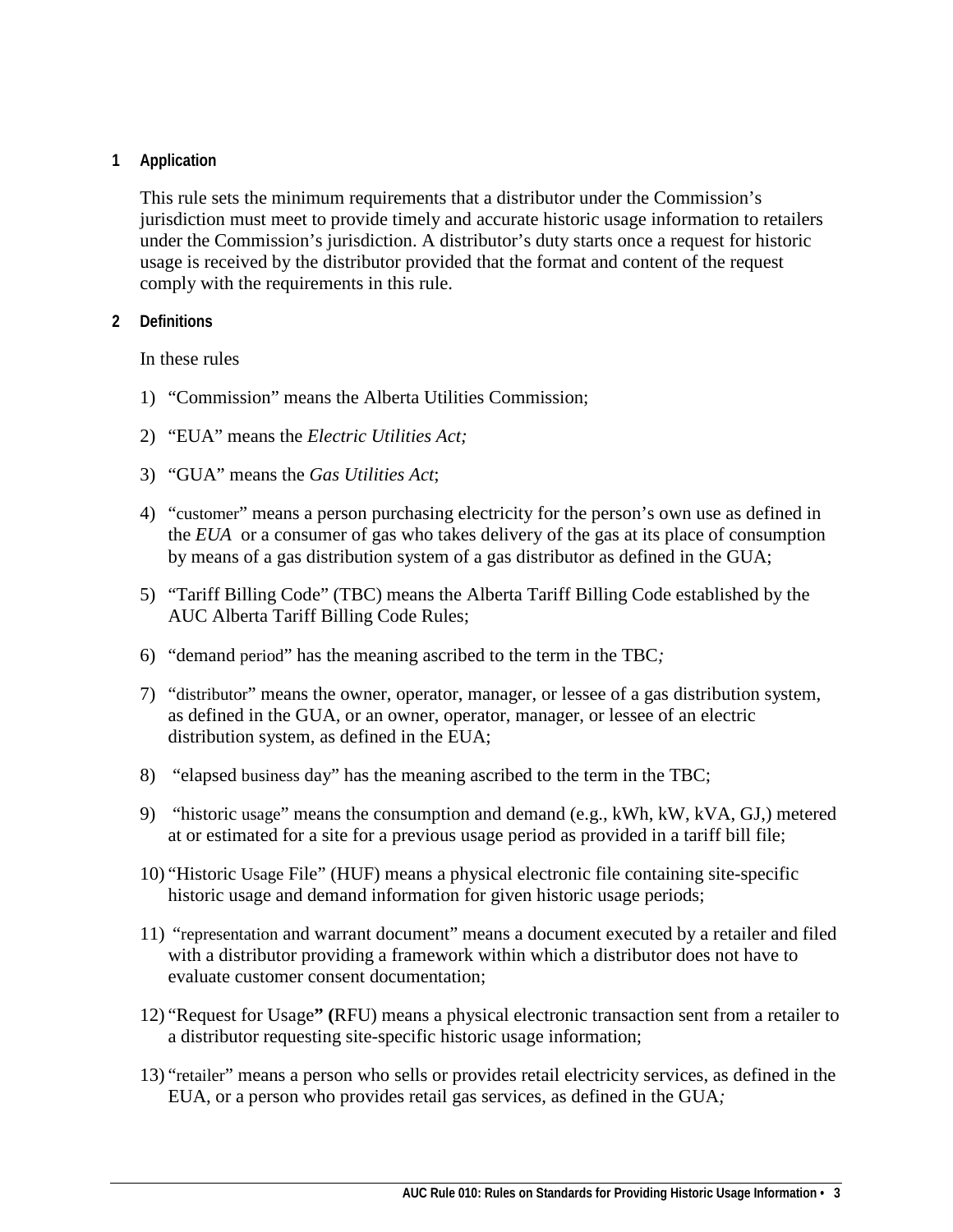- 14) "SSC" means the Settlement System Code as defined in the AUC Settlement System Code Rules;
- 15) "usage period" has the meaning ascribed to the term in the TBC;
- 16) "weather normalization" means the method of mathematically adjusting actual usage data to remove the impact of weather that may result in abnormally high or low energy consumption to represent energy typically consumed in an average year for the same location.
- <span id="page-3-0"></span>**3 Summary of historic usage information obligations**

#### <span id="page-3-1"></span>**3.1 Reliance on representation and warrant framework**

A retailer must provide to the distributor a representation and warrant document. The representation and warrant document is to be recognized as being demonstrative proof that customer consent was obtained by the retailer each time a retailer makes a request for historic usage information. The distributor is expected to rely upon the representation and warrant document as being proof of customer consent unless specific circumstances warrant further verification by the distributor.

#### <span id="page-3-2"></span>**3.2 Communication with market participants**

The following section identifies the requirements to communicate with one or more market participants but leaves the method of communication, except where noted, to the discretion of the communicator.

#### <span id="page-3-3"></span>**3.2.1 Distributor-initiated communication**

Distributors are obligated to communicate:

- 1) to the Commission (gas distributors only), a weather station file indicating Environment Canada recognized weather stations relevant to a distributor's territory, and
- 2) to retailers, inability to respond to a historic usage request within the time frame prescribed in Section [3.6.](#page-4-1)

Information communicated to the Commission will be made publicly available on the Commission website *[http://www.auc.ab.ca](http://www.auc.ab.ca/)*.

#### <span id="page-3-4"></span>**3.3 Requests for historic usage**

Retailers with an established relationship with a distributor may request historic usage information from the distributor for a period of 425 calendar days from the date of request and must transmit this request according to the transaction format and production rules prescribed in Section 5.

#### <span id="page-3-5"></span>**3.4 Assembling historic information**

Upon receipt of a valid request for usage transaction, distributors are required to query site-specific historic usage and applicable demand information for a period of no more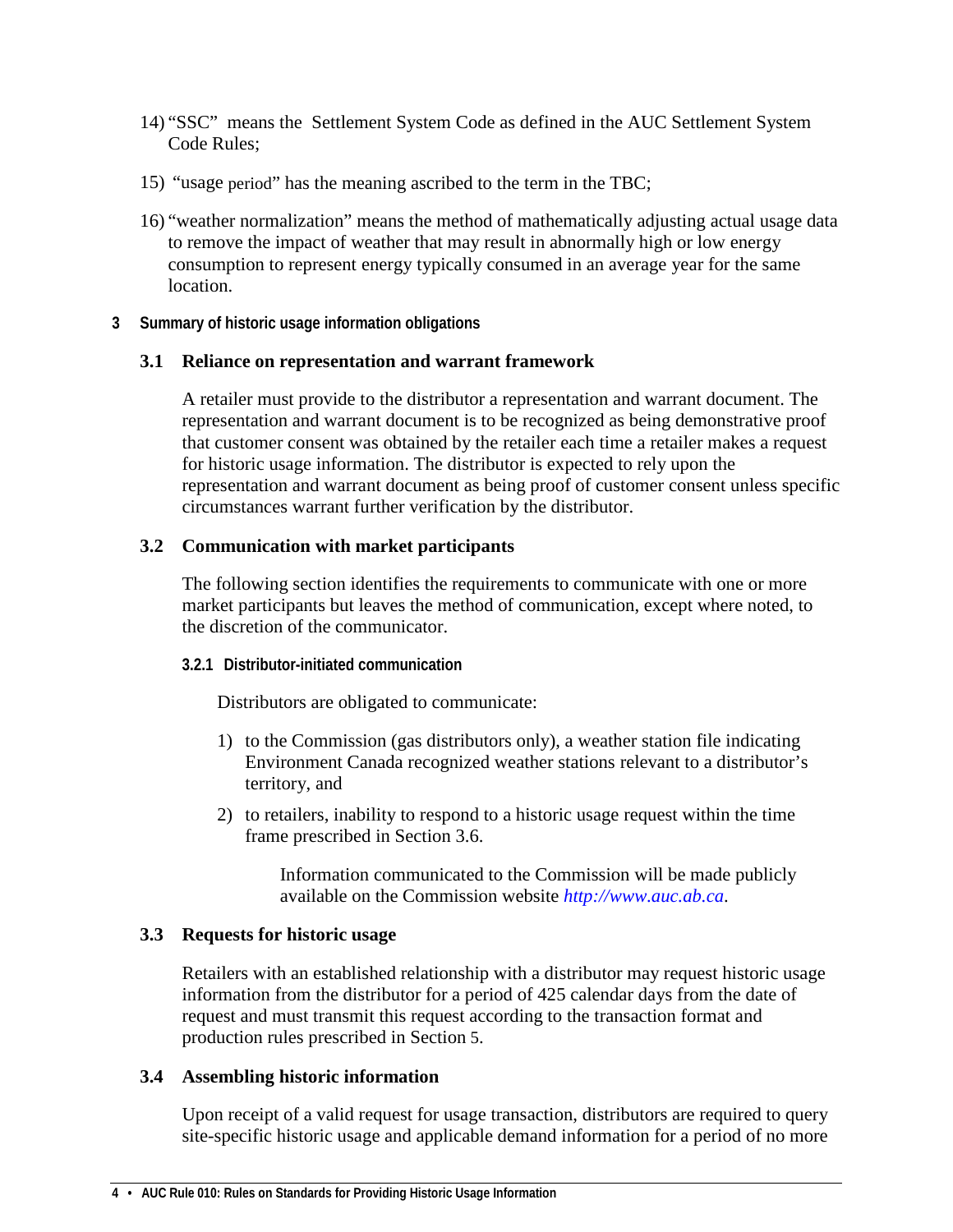than  $425$  calendar days from the date of request.<sup>[1](#page-4-3)</sup> If usage or demand information does not exist for the full period, the distributor must rely only on available information. The distributor is responsible for assembling site-specific historic usage and applicable demand information according to the usage period and demand period definitions in Section 3.3 of the TBC, the interval period definitions in Section 9.6.1.1 of the SSC, and the historic usage file format and production rules prescribed in Section [5.3.1](#page-9-0) of this rule.

#### <span id="page-4-0"></span>**3.5 Audit historic usage information process**

The Commission will be responsible for conducting periodic audits of matters relevant to the historic usage information procedure to test compliance by market participants with the relevant acts and regulations, as well as the procedures in this rule. In carrying out such audits, the Commission may request information from market participants. To support auditing, the information outlined in Table 1 must be retained by market participants for a minimum of two years. The Commission may review the information to ensure, among other things, that:

- 1) a representation and warrant document has been filed with the distributor;
- 2) customer consent is acquired and recorded;
- 3) the request for usage is consistent with the period of consent provided within customer consent documentation; and
- 4) the response to the request for usage is consistent with the period of request.

### <span id="page-4-2"></span>**Table 1. Market Participant Storage Requirements for Historic Usage Information**

| Table ref ID | Data storage requirement                               | Responsibility           |
|--------------|--------------------------------------------------------|--------------------------|
|              | Representation and warrant document                    | Distributor and retailer |
|              | Completed customer consent form                        | Retailer                 |
|              | RFU transaction                                        | Distributor and retailer |
|              | Summary HUF information (i.e., file header of the HUF) | Distributor              |
|              | Detailed HUF information (i.e., complete HUF)          | Retailer                 |

### <span id="page-4-1"></span>**3.6 Historic usage file response timing**

 $\overline{a}$ 

Distributors to whom this rule applies must structure their historic usage information processes and systems in a manner that allows them to respond to a historic usage request within three elapsed business days following receipt of request. It is understood, on an exception basis, that distributors may not be able to meet this requirement if high volumes of historic usage requests are experienced during a short period of time.

<span id="page-4-3"></span> $<sup>1</sup>$  A distributor is not required to provide historic usage information for salvaged sites.</sup>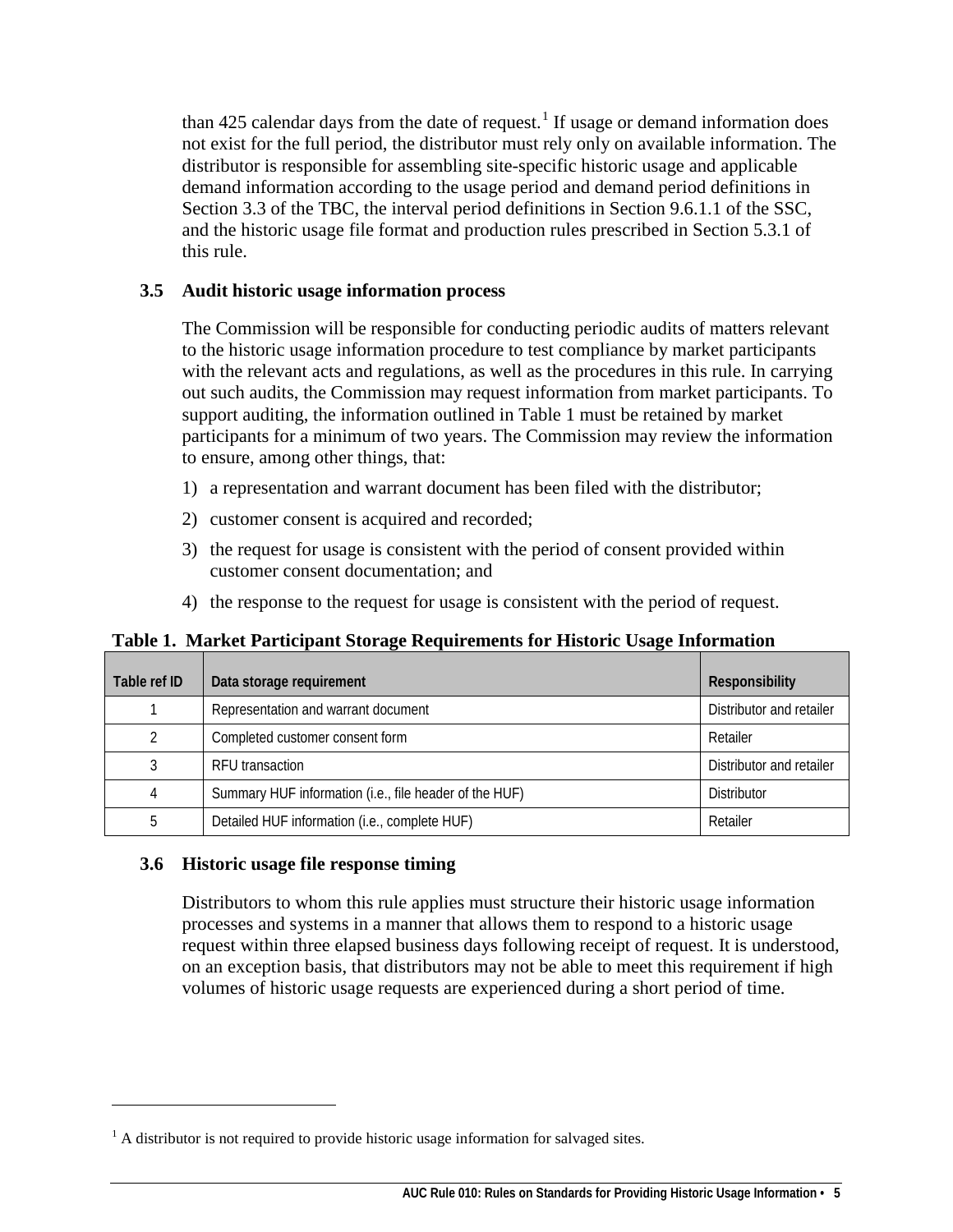#### <span id="page-5-0"></span>**4 Historic usage information model**

This section of the rule establishes the process, information flow, procedural steps, roles, and responsibilities to support the request and release of historic usage information. The business transactions referred to in this section are further discussed in Section [5.](#page-6-2)

#### <span id="page-5-1"></span>**4.1 Historic usage information process flow**

The following sections provide a description of retailer and distributor responsibilities with respect to performing the process shown in Figure 1. Each step corresponds to the numbered item in the figure.



**Figure 1. Historic Usage Information Process Flow**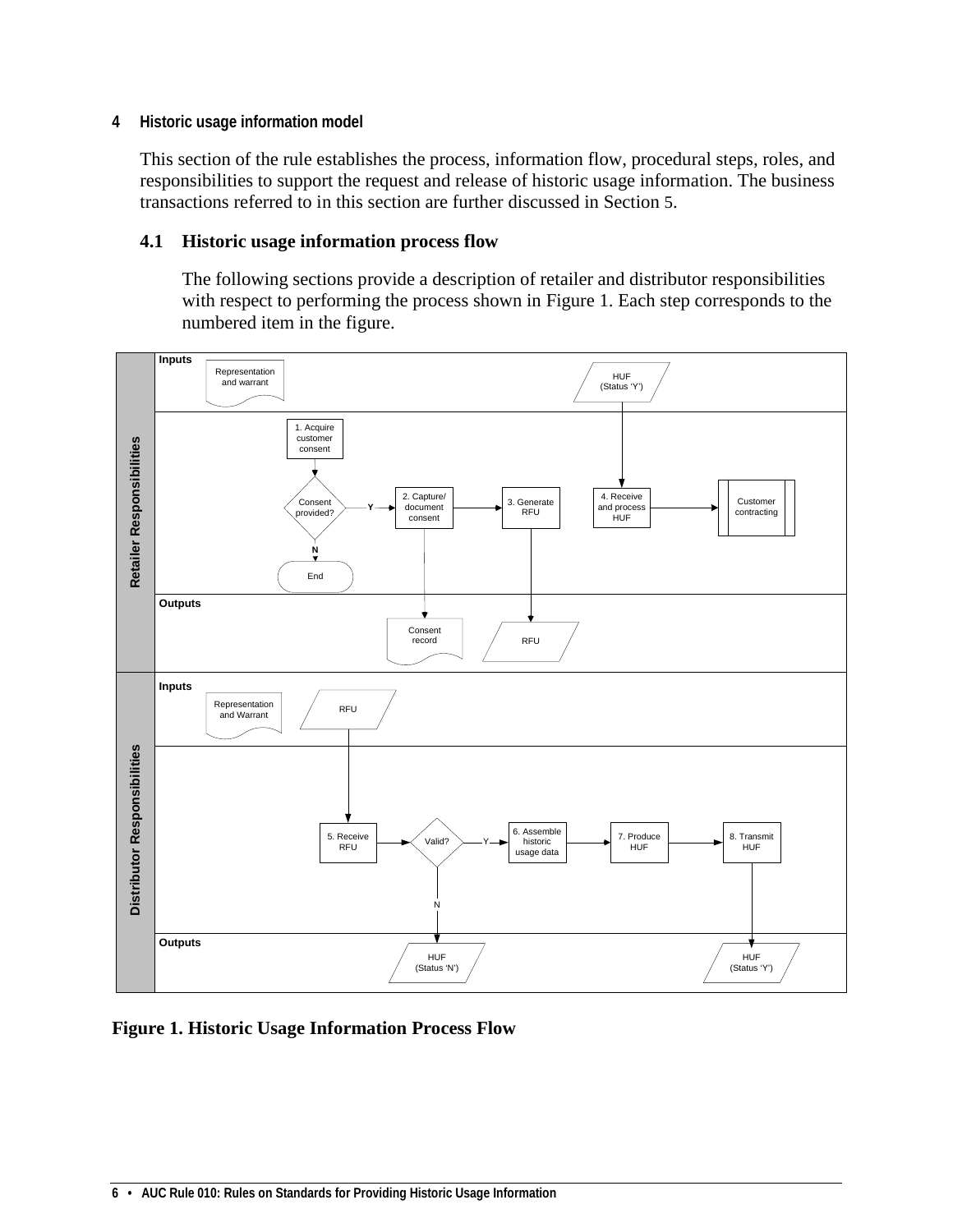#### <span id="page-6-0"></span>**4.1.1 Retailer responsibilities**

In requesting historic usage information, a retailer must perform the following procedural steps:

- 1) In evaluating site-specific historic usage patterns, a retailer acquires customer consent, authorizing the retailer to request such information from a distributor on the customer's behalf.
	- a) If the customer provides consent, the retailer proceeds to step 2.
	- b) If the customer does not provide consent, the retailer does not proceed any further in the process.
- 2) The retailer documents customer consent in a format that will enable the retailer to demonstrate that customer consent has been granted.
- 3) The retailer sends a site-specific request for usage transaction to the distributor requesting historic usage information for a period of 425 calendar days.
- 4) The retailer receives a HUF from the distributor containing available historic usage information for that site for a period of no more than 425 calendar days.
- <span id="page-6-1"></span>**4.1.2 Distributor responsibilities**

In responding to a retailer's request for historic usage information, a distributor must perform the following procedural steps:

- 1) The distributor receives the request for usage transaction from the retailer and validates the transaction according to internal processing or business rules:
	- a) If step 5 results in no validation failures, the distributor proceeds with step 6.
	- b) If step 5 results in validation failures, the distributor proceeds with step 7 in producing a HUF with a response status code of 'N' and supporting reason code.
- 2) The distributor assembles applicable historic usage, demand, and interval data for the site for a period of no more than 425 calendar days from the Date Created element of the request for usage transaction.
- 3) The distributor produces a HUF.
- 4) The distributor electronically transmits the HUF to the retailer.
- <span id="page-6-2"></span>**5 Information exchange**

This section defines the standard electronic transactions that apply to the exchange of historic usage information between a distributor and retailer to support customer prospecting and contracting processes and includes the business rules that govern the production and use of these transactions.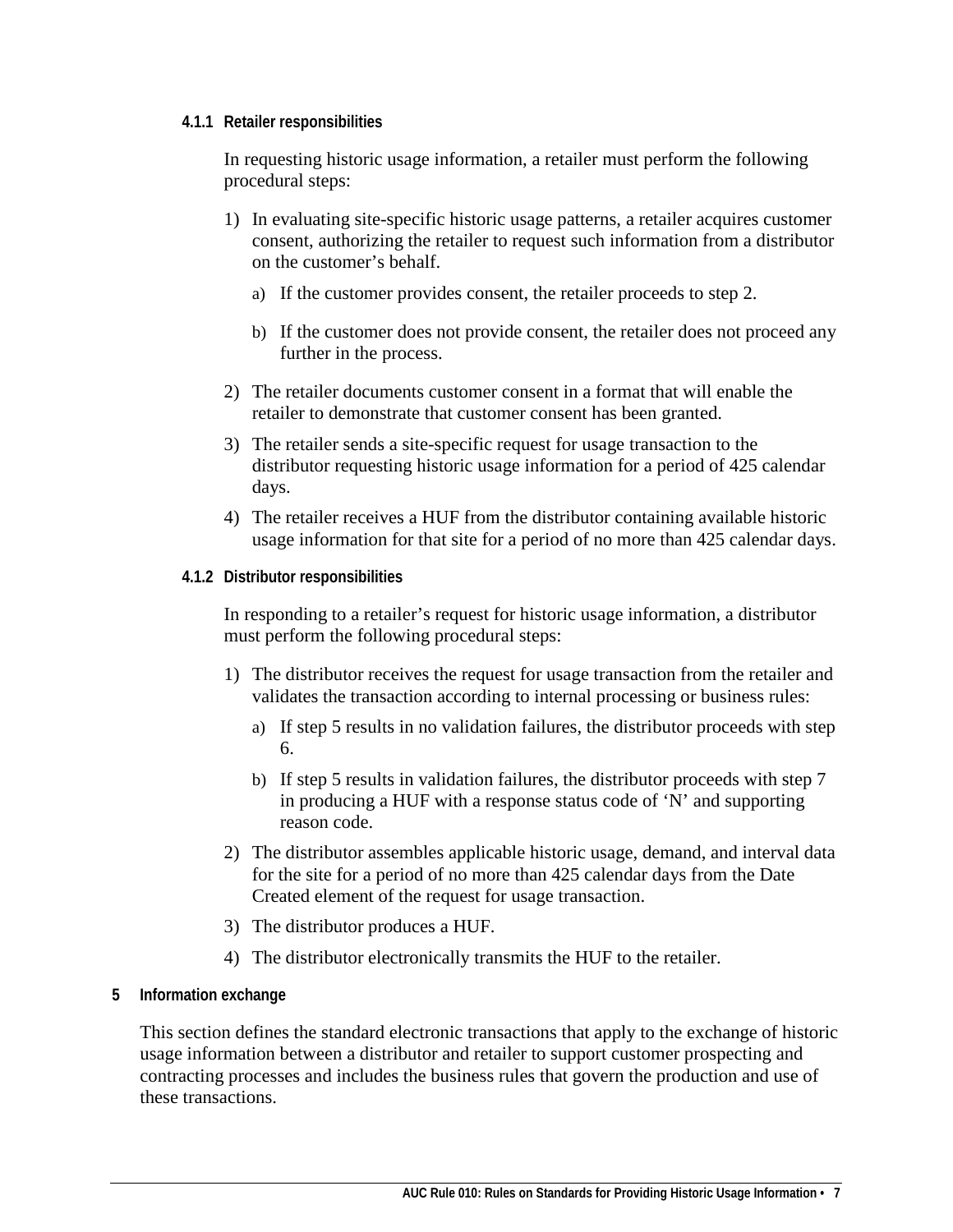### <span id="page-7-0"></span>**5.1 Information exchange**

The standards presented in the following sections, as well as Appendix A, are intended to be as specific as practical to facilitate information exchange between distributors and retailers.

<span id="page-7-1"></span>**5.1.1 Electronic historic usage file and associated transactions**

The standard transactions required to support the historic usage information procedure are listed in Table 2. All transactions listed in the table that require electronic transmittal between a retailer and distributor are to be sent by way of the standard transaction transport method described in the SSC or in accordance with a gas distributor's procedures for electronic data exchange.

<span id="page-7-2"></span>**Table 2. Historic Usage File (HUF) and Associated Transactions**

| Table<br>ref<br>ID | Activity                                | Relationship            | <b>File/transaction</b>                | Electronic<br>transmittal<br>required? |
|--------------------|-----------------------------------------|-------------------------|----------------------------------------|----------------------------------------|
|                    | Request historic usage<br>information   | Retailer to distributor | Request for usage (RFU)<br>transaction |                                        |
| 2                  | Provide historic usage<br>information   | Distributor to retailer | <b>HUF</b>                             |                                        |
| 3                  | Disclose weather<br>station information | Distributor to retailer | Weather Station ID File (WSF)          | Optional                               |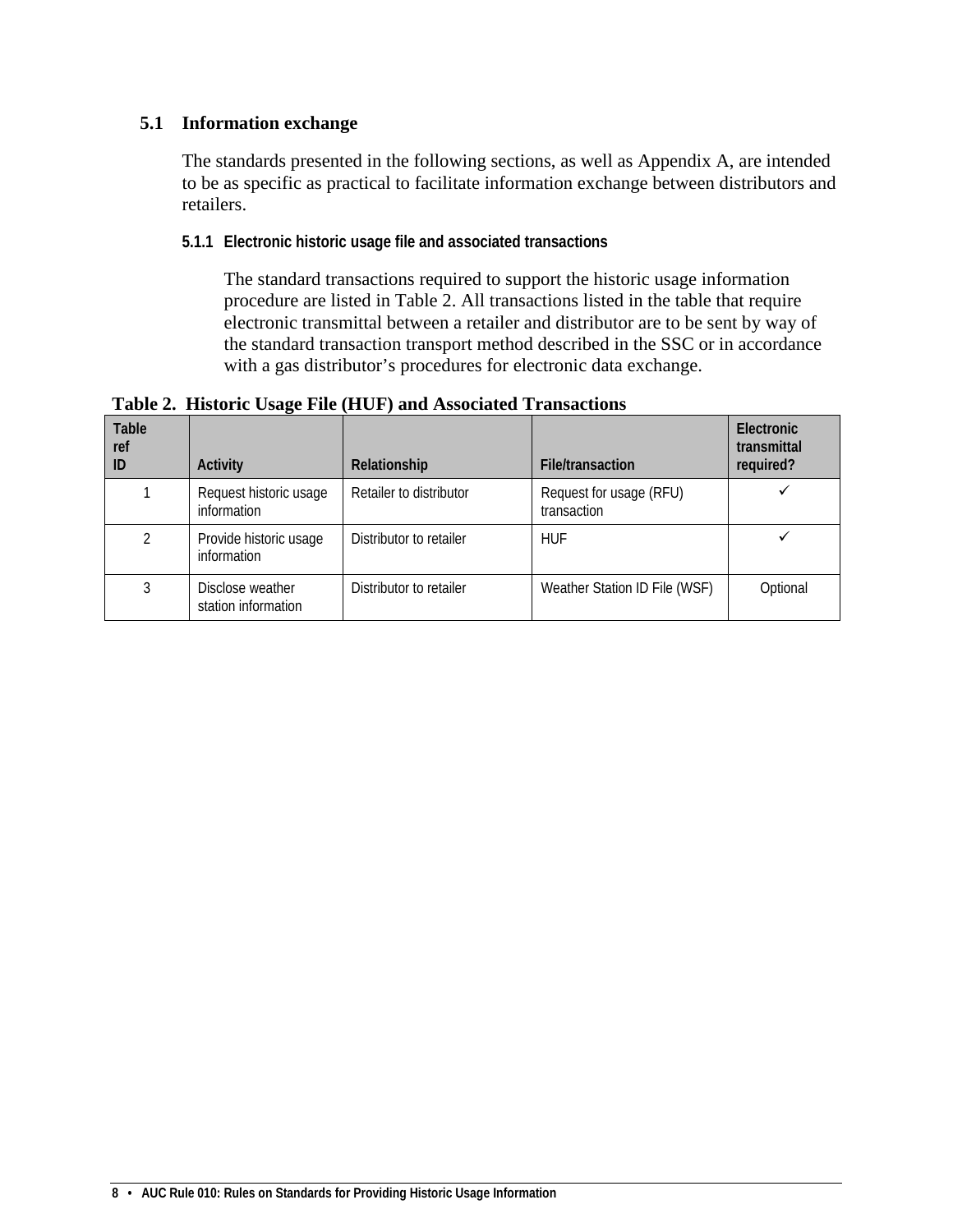#### <span id="page-8-0"></span>**5.2 Request for usage transaction**

The RFU transaction provides a mechanism for retailers to request site-specific historic usage and demand information. The contents of the RFU transaction are provided in Table 3.

| Element<br>sequence | <b>Flement</b><br>(in sequence)     | Data<br>type/size                      | <b>Description</b>                                                                                                                                                                                                                                              |
|---------------------|-------------------------------------|----------------------------------------|-----------------------------------------------------------------------------------------------------------------------------------------------------------------------------------------------------------------------------------------------------------------|
|                     | Transaction<br>Abbreviation         | Char(3)                                | MANDATORY FIELD - Transaction abbreviation. This must equal 'RFU'.                                                                                                                                                                                              |
| $\mathfrak{D}$      | <b>Transaction ID</b>               | Number(15)                             | MANDATORY FIELD - Unique identifier for the RFU transaction. This<br>identifier must be unique to a retailer.                                                                                                                                                   |
| 3                   | Sender ID                           | Retailer ID<br>Format                  | MANDATORY FIELD - Unique identifier for the sender. This identifier must<br>equal that of the retailer sending the transaction and must adhere to the rules<br>defined in Appendix A.                                                                           |
| 4                   | Recipient ID                        | <b>Distributor</b><br><b>ID Format</b> | MANDATORY FIELD – Unique identifier for the recipient. This identifier must<br>equal that of the distributor receiving the transaction and must conform to the<br>rules defined in Appendix A.                                                                  |
| 5                   | Date Created                        | <b>Datetime</b>                        | MANDATORY FIELD – Datetime the RFU transaction was created or last<br>modified.                                                                                                                                                                                 |
| 6                   | Site ID                             | Site ID<br>Format                      | MANDATORY FIELD - Unique identifier representing a site in the electric or<br>gas market. This value must adhere to the rules defined in Appendix A.                                                                                                            |
| 7                   | Customer<br>Consent<br>Reference ID | Number(15)                             | MANDATORY FIELD - Unique identifier representing a signed customer<br>consent form. This value must equal the reference ID of the customer consent<br>form indicating that consent for requesting historic usage information for this<br>site has been granted. |

<span id="page-8-2"></span>**Table 3. Request for Usage (RFU) Transaction Content**

### **Production rules**

The following production rules apply for the RFU transaction:

- 1) Data contained within the RFU transaction must adhere to the field level rules stated in Table 3.
- 2) An RFU transaction must be created for each site for which a retailer requests historic usage.
- 3) An RFU transaction must be sent to a distributor within two elapsed business days of being created.

#### <span id="page-8-1"></span>**5.3 Historic usage file structure**

The HUF presents site-level historic usage and demand information for a period of time not greater than 425 calendar days. The HUF is presented in a hierarchical structure, which supports presentation of summary site, detailed historic usage information, detailed historic interval usage information, detailed historic demand information, and summary file information. The HUF structure, represented in Figure 2 for presentation purposes, is provided and transmitted as a comma separated value (CSV) file.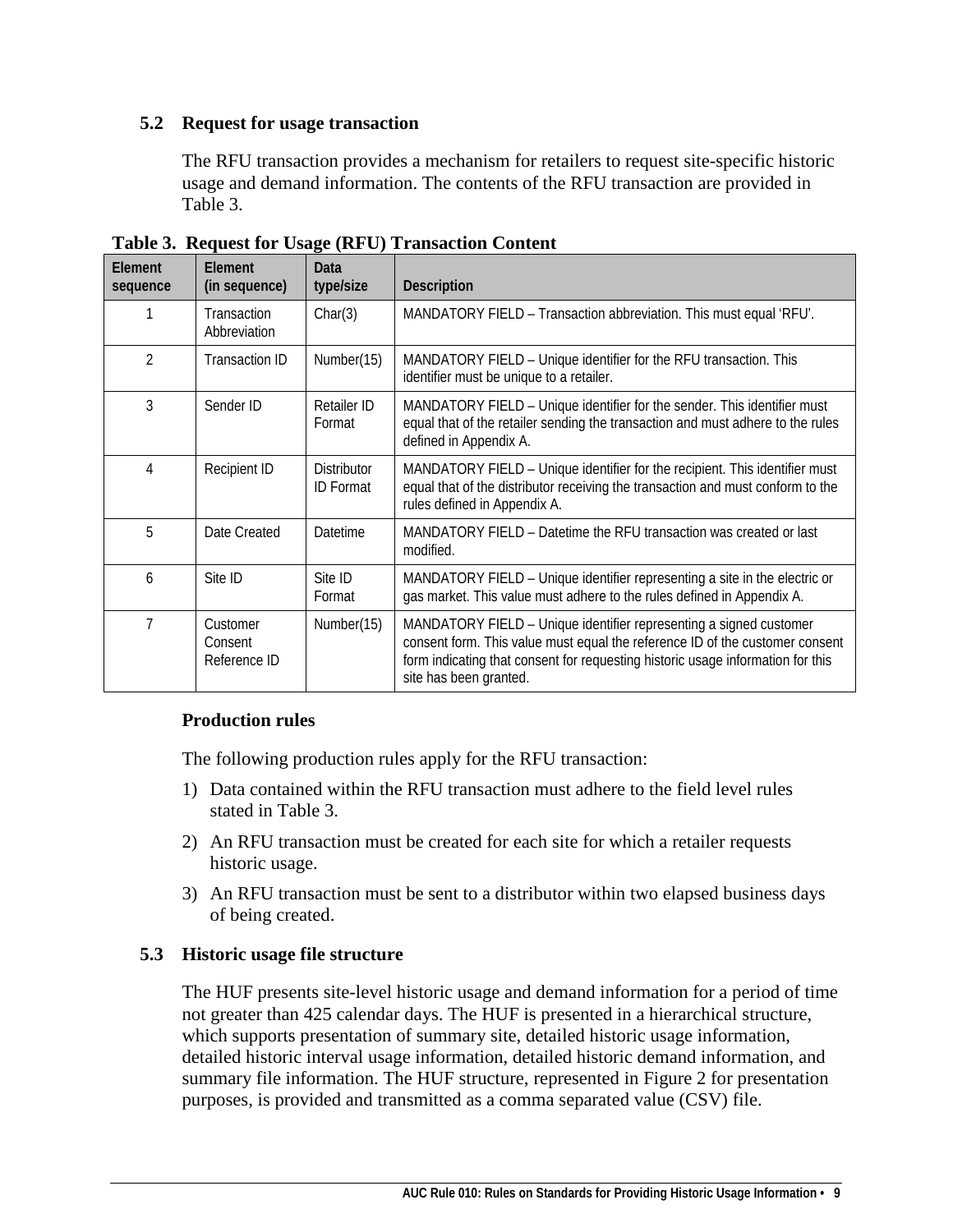

<span id="page-9-0"></span>**Figure 2. HUF Structure**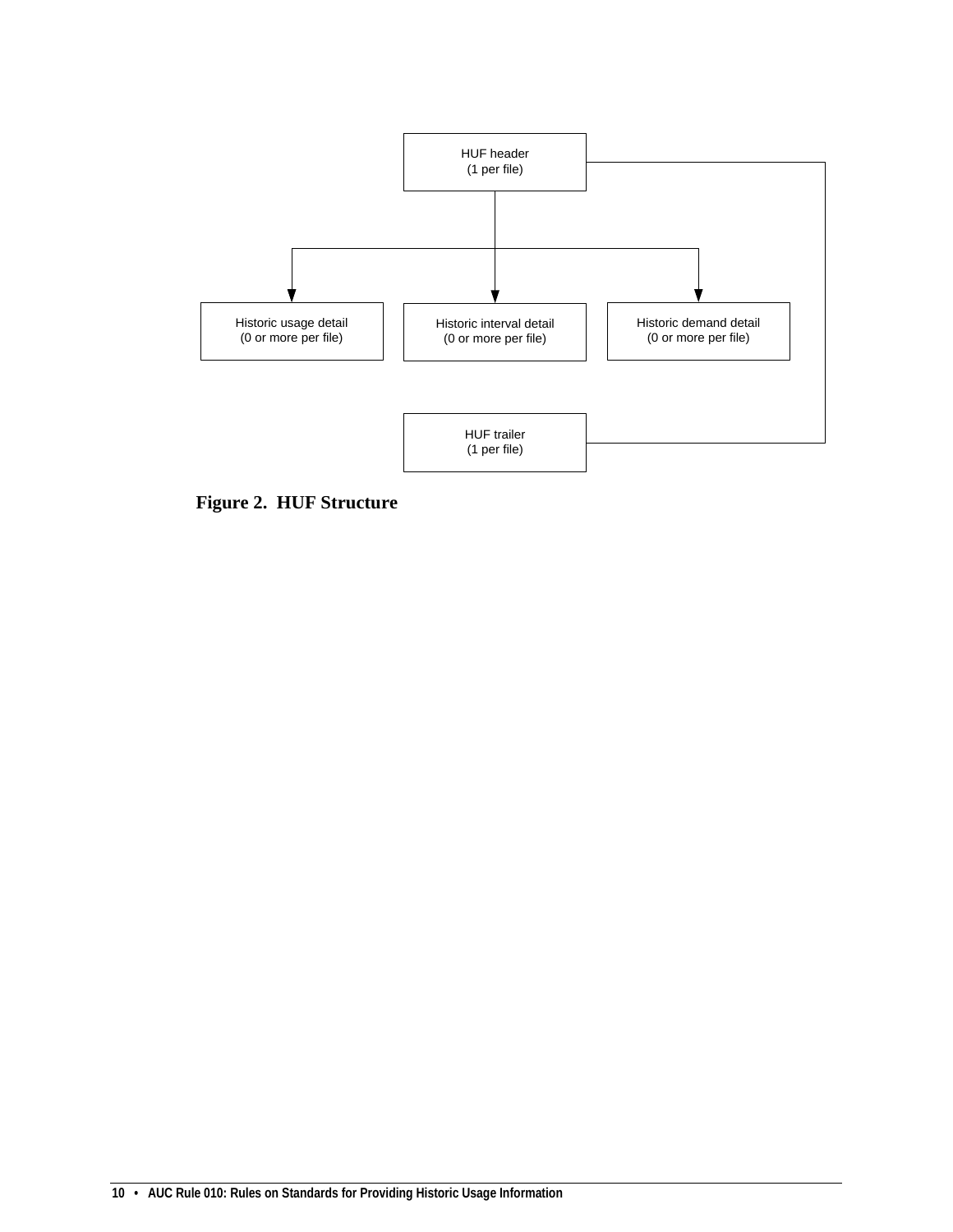#### <span id="page-10-0"></span>**5.3.1 Historic usage file record production sequence**

The record production sequence of all data within each HUF is provided in Figure 3.



\* Record may not appear in an HUF when historic usage data are not available for the site.

### **Figure 3. Historic usage file record production sequence**

Each step below corresponds to a numbered item in Figure 3.

- 1) The HUF header record must be presented as the first record in a HUF.
- 2) If historic usage detail records are applicable, the historic usage detail record(s) must be presented following the HUF header record and in ascending date sequence.
- 3) If historic interval detail records are applicable, the historic interval detail record(s) must be presented following the historic usage detail records and in ascending date sequence.
- 4) If historic demand detail records are applicable, the historic demand detail record(s) must be presented following the historic interval detail record(s), when available, and in ascending date sequence.
- 5) The HUF trailer record must be presented as the last record in a HUF.

### <span id="page-10-1"></span>**5.4 Historic usage file content rules**

This section provides the rules that a distributor is required to follow in the production of a HUF.

### <span id="page-10-2"></span>**5.4.1 General historic usage file rules**

The following general rules apply in the production of a HUF:

1) The HUF contains data for a single site covering a period no more than 425 days from the Date Created element of the associated RFU transaction.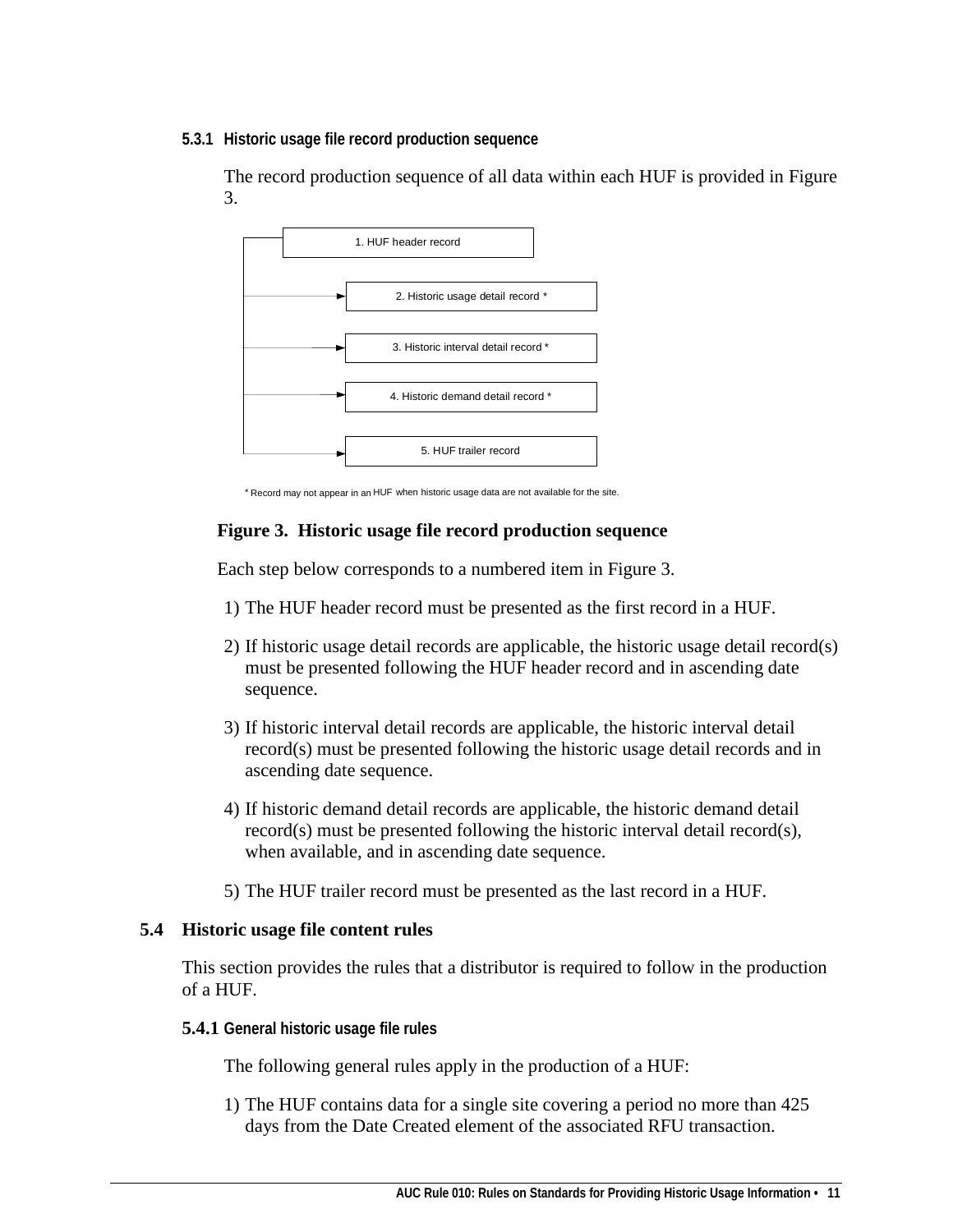- 2) Where data fields are repeated throughout the file to link child records with their hierarchical parent, the field contents must match.
- 3) Depending on how each record element within the HUF is classified (i.e., mandatory, conditional, or optional) the element must be populated as follows:
- a) Mandatory element must be populated.
- b) Conditional element must be populated according to stated production rules.
- c) Optional element may be populated at a distributor's discretion.
- 4) Historic usage and demand information must be presented according to usage and demand periods as defined in Section 3.3 of the TBC.
- <span id="page-11-0"></span>**5.4.2 Historic usage file header**

The file header of a HUF contains summary information necessary to validate and track information contained within the file. The contents of the file header are provided in Table 4.

| Element<br>sequence | Element<br>(in sequence)            | Data<br>type/size        | <b>Description</b>                                                                                                                                                                          |
|---------------------|-------------------------------------|--------------------------|---------------------------------------------------------------------------------------------------------------------------------------------------------------------------------------------|
| 1                   | Record ID                           | Number(15)               | MANDATORY FIELD - A unique reference ID for a HUF header record to<br>allow a distributor or retailer to refer to the specific data record. This value<br>must be unique to a distributor.  |
| $\overline{2}$      | Parent ID                           | Number(15)               | MANDATORY FIELD - Must be populated with [null] for the HUF header<br>record.                                                                                                               |
| 3                   | Record Type                         | Char(2)                  | MANDATORY FIELD - Code to indicate record type. This code must equal<br>ΉH΄.                                                                                                                |
| 4                   | Sender ID                           | Distributor ID<br>format | MANDATORY FIELD - Unique identifier for the sender. This identifier must<br>equal that of the distributor sending the HUF and must conform to the rules<br>defined in Appendix A.           |
| 5                   | Recipient ID                        | Retailer ID<br>format    | MANDATORY FIELD - Unique identifier for the recipient. This identifier<br>must equal that of the intended retailer receiving the HUF and must adhere<br>to the rules defined in Appendix A. |
| 6                   | RFU<br>Reference ID                 | Number(15)               | MANDATORY FIELD - Unique identifier representing the RFU transaction<br>being responded to. This value must equal the Record ID presented in the<br>associated RFU transaction.             |
| 7                   | Customer<br>Consent<br>Reference ID | Number(15)               | MANDATORY FIELD - Unique identifier representing a customer consent<br>form. This value must equal the Customer Consent Reference ID of the<br>RFU being responded to.                      |
| 8                   | Date Created                        | Datetime<br>format       | MANDATORY FIELD – Datetime the HUF was created or last modified.                                                                                                                            |
| 9                   | Response<br><b>Status Code</b>      | Char(1)                  | MANDATORY FIELD - Y/N value indicating whether historic usage and/or<br>demand information is provided. Y=Yes; N=No.                                                                        |

<span id="page-11-1"></span>**Table 4. Historic Usage File (HUF) Header Content**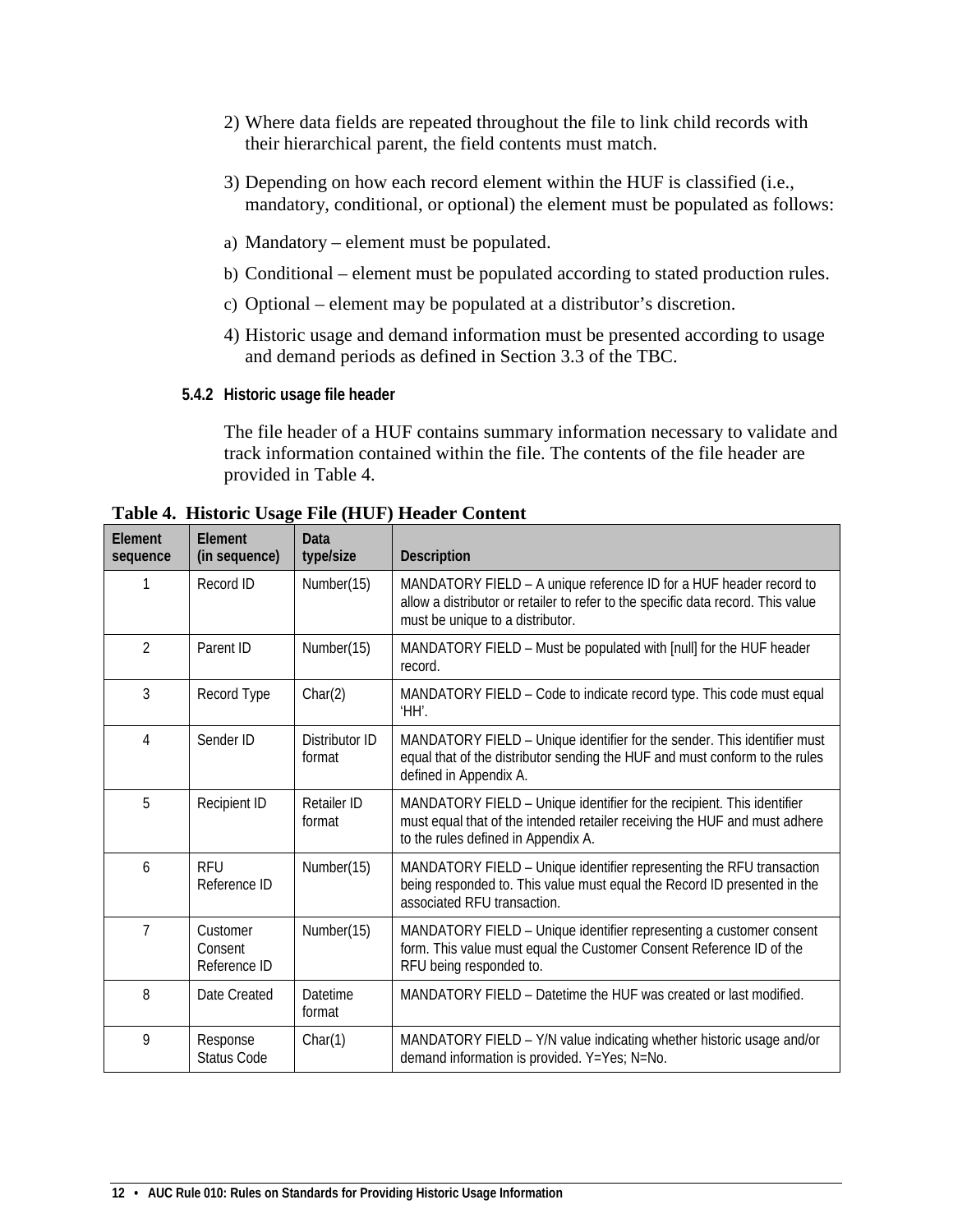| Element<br>sequence | Element<br>(in sequence)         | Data<br>type/size | Description                                                                                                                                                                                                                                                                                                                                                    |
|---------------------|----------------------------------|-------------------|----------------------------------------------------------------------------------------------------------------------------------------------------------------------------------------------------------------------------------------------------------------------------------------------------------------------------------------------------------------|
| 10                  | Response<br>Reason Code          | Number(4)         | CONDITIONAL FIELD - Code to identify the reason a distributor was<br>unable to provide data for the requested site. Refer to Appendix A for further<br>information.<br>If Response Status Code equals 'N', this field is MANDATORY; otherwise it                                                                                                               |
|                     |                                  |                   | must equal [null].                                                                                                                                                                                                                                                                                                                                             |
| 11                  | Site ID                          | Site ID format    | MANDATORY FIELD - Unique identifier representing a site in the electric<br>and gas market. This must equal the site ID requested in the associated<br>RFU transaction.                                                                                                                                                                                         |
| 12                  | Commodity<br>Code                | Char(2)           | MANDATORY FIELD - Standardized code representing commodity type.<br>Refer to Appendix A for further information.                                                                                                                                                                                                                                               |
| 13                  | <b>Tariff Rate</b><br>Code       | Varchar(9)        | CONDITIONAL FIELD - Code to identify the most recent tariff rate code<br>applicable to the site. The description of the code used in this field must<br>match the distributor's published tariff rate code. Refer to Appendix A for<br>further information.                                                                                                    |
|                     |                                  |                   | If Response Status Code equals 'Y', this field is MANDATORY; otherwise it<br>must equal [null].                                                                                                                                                                                                                                                                |
| 14                  | Profile Class                    | Varchar(20)       | CONDITIONAL FIELD - Code to identify the most recent load profiling class<br>applicable to the site.<br>If Response Status Code equals 'Y', this field is MANDATORY; otherwise it<br>must equal [null].                                                                                                                                                        |
| 15                  | Weather<br>Station ID            | Varchar(4)        | CONDITIONAL FIELD - Code to represent the distributor's reference to the<br>Environment Canada weather station from which degree day information<br>can be obtained specific to the site for weather normalization purposes.<br>Refer to Appendix A for further information. This should reflect the most<br>recent Weather Station ID applicable to the site. |
|                     |                                  |                   | If Response Status Code equals 'Y' and Commodity Code UOM equals 'GJ',<br>this field is MANDATORY; otherwise it must equal [null].                                                                                                                                                                                                                             |
| 16                  | Temperature<br>Sensitive Site    | Char(1)           | CONDITIONAL FIELD - Y/N value indicating a temperature sensitive site.<br>Y=Yes; N=No.                                                                                                                                                                                                                                                                         |
|                     | Indicator                        |                   | If Response Status Code equals 'Y' and Commodity Code UOM equals 'GJ',<br>this field is MANDATORY; otherwise it must equal [null].                                                                                                                                                                                                                             |
| 17                  | Historic Usage<br>Response Start | Date format       | CONDITIONAL FIELD - Start date (inclusive) of the historic usage<br>response.                                                                                                                                                                                                                                                                                  |
|                     | Date                             |                   | If Response Status Code equals 'Y', this field is MANDATORY and must<br>equal the earliest Historic Usage Period Start Date of historic usage periods<br>for the site; otherwise it must equal [null].                                                                                                                                                         |
| 18                  | Historic Usage                   | Date format       | CONDITIONAL FIELD - End date (inclusive) of the historic usage response.                                                                                                                                                                                                                                                                                       |
|                     | Response End<br>Date             |                   | If Response Status Code equals 'Y', this field is MANDATORY and must<br>equal the latest Historic Usage Period End Date of historic usage periods for<br>the site; otherwise it must equal [null].                                                                                                                                                             |

## **Production rules**

The following production rules apply for the HUF header:

1) Data contained within the HUF header must adhere to the field level rules stated in Table 4.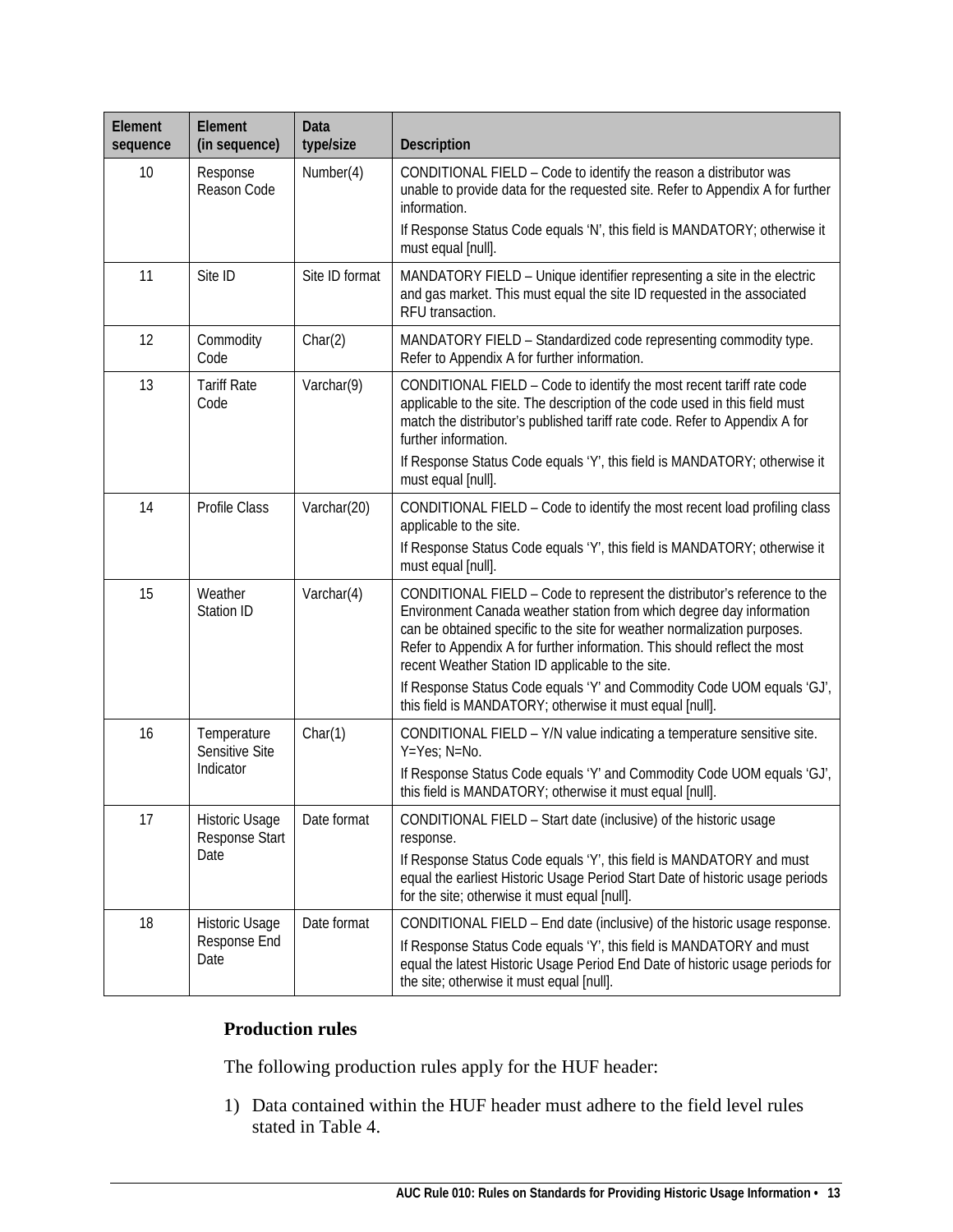- 2) A HUF must contain only one HUF header record.
- <span id="page-13-0"></span>**5.4.3 Historic usage detail**

The historic usage detail record of the HUF is a hierarchical child of the HUF header and is the physical representation of historic usage relevant to the requested site. The contents of the historic usage detail record are provided in Table 5.

| <b>Flement</b><br>sequence | Element<br>(in<br>sequence)   | Data<br>type/size | Description                                                                                                                                                                                           |
|----------------------------|-------------------------------|-------------------|-------------------------------------------------------------------------------------------------------------------------------------------------------------------------------------------------------|
| 1                          | Record ID                     | Number(15)        | MANDATORY FIELD - A unique reference ID for a historic usage detail record<br>to allow a distributor or retailer to refer to the specific data record. This value<br>must be unique to a distributor. |
| $\overline{2}$             | Parent ID                     | Number(15)        | MANDATORY FIELD - Unique reference ID for the parent HUF header record.<br>This must equal the record ID presented in the HUF header.                                                                 |
| 3                          | Record Type                   | Char(2)           | MANDATORY FIELD - Code to indicate record type. This code must equal<br>'HU'.                                                                                                                         |
| $\overline{4}$             | <b>Historic</b>               | Date format       | MANDATORY FIELD - Start date (inclusive) of a historic usage period.                                                                                                                                  |
|                            | Usage<br>Period Start<br>Date |                   | This field must represent a full-day equivalent and correspond to the Usage<br>Period Start Date as disclosed in tariff billing processes for this site.                                              |
| 5                          | <b>Historic</b>               | Date format       | MANDATORY FIELD - End date (inclusive) of a historic usage period.                                                                                                                                    |
|                            | Usage<br>Period End<br>Date   |                   | This field must represent a full-day equivalent and correspond to the Usage<br>Period End Date as disclosed in tariff billing process for this site.                                                  |
| 6                          | <b>Site Status</b><br>Code    | Char(1)           | MANDATORY FIELD - Standardized code representing a site's status relative<br>to the usage period. Refer to Appendix A for further information.                                                        |
| $\overline{7}$             | Meter Type<br>Code            | Char(1)           | MANDATORY FIELD - Code to indicate meter type. Refer to Appendix A for<br>further information.                                                                                                        |
| 8                          | Meter<br>Number               | Varchar(20)       | CONDITIONAL FIELD - Unique identifier within a distributor's zone<br>representing a meter.                                                                                                            |
|                            |                               |                   | If Meter Type Code equals 'C', this field is MANDATORY.                                                                                                                                               |
| 9                          | Number of<br><b>Dials</b>     | Number(3)         | CONDITIONAL FIELD - Value representing the number of dials on a meter.<br>The value must represent a positive integer.                                                                                |
|                            |                               |                   | If Site Status Code equals 'E' and Meter Type Code equals 'C', this field is<br>MANDATORY.                                                                                                            |
| 10                         | From<br>Reading               | Number $(14,4)$   | CONDITIONAL FIELD - Value representing the start dial read for the usage<br>period.                                                                                                                   |
|                            |                               |                   | If Site Status Code equals 'E' and Meter Type Code equals 'C,' this field is<br>MANDATORY.                                                                                                            |
| 11                         | From<br>Reading               | Char(1)           | CONDITIONAL FIELD - Standardized reading type code to indicate type of<br>reading. Refer to Appendix A for further information.                                                                       |
|                            | Code                          |                   | If Site Status Code equals 'E' and Meter Type Code equals 'C', this field is<br>MANDATORY.                                                                                                            |

<span id="page-13-1"></span>**Table 5. Historic Usage Detail Content**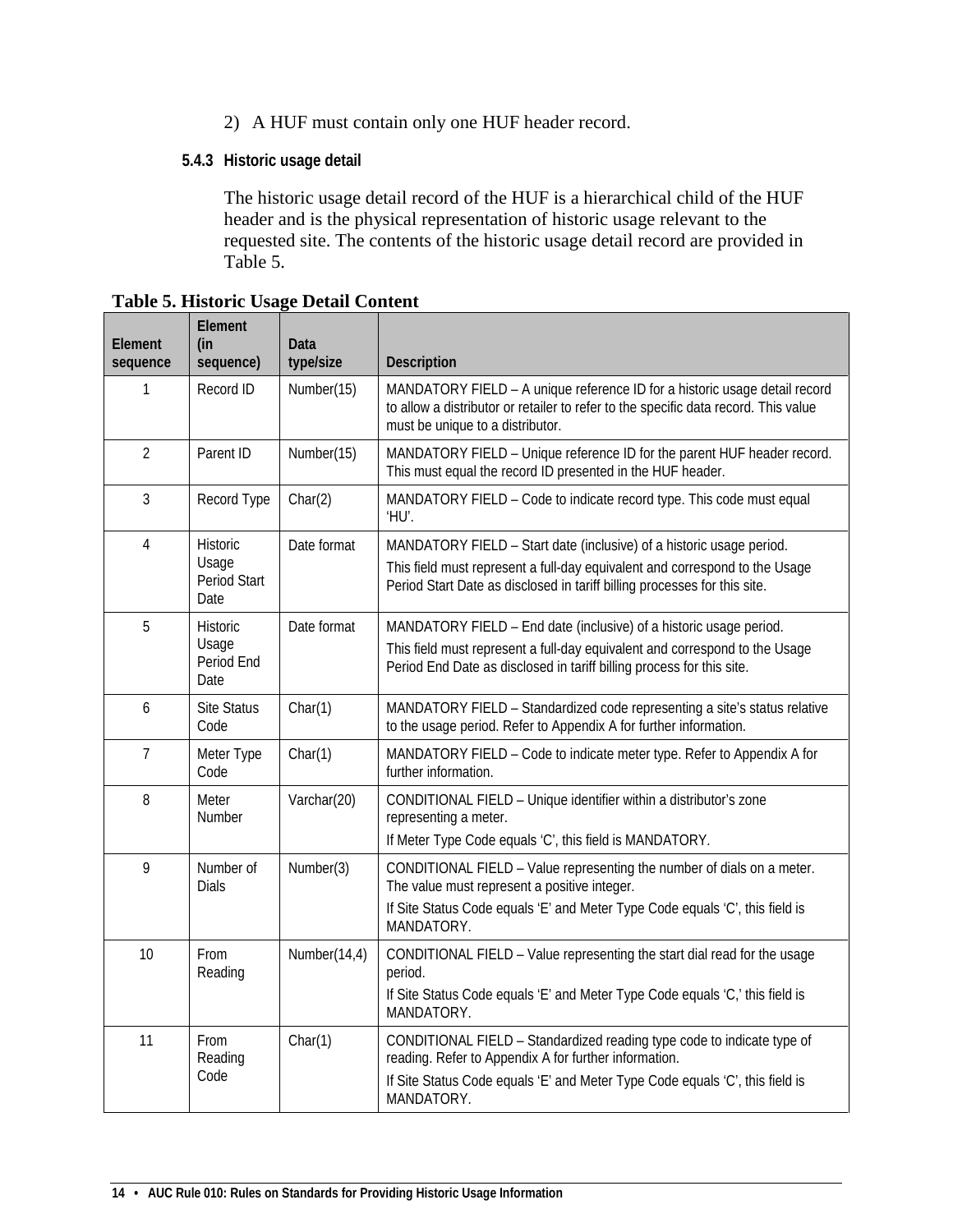| Element<br>sequence | Element<br>(in<br>sequence) | Data<br>type/size | <b>Description</b>                                                                                                                                                                                                                                                                                                                                                                                                                                                                                                                                                                                                                                                                                                                                                                                                                                                                                                                                                                                   |
|---------------------|-----------------------------|-------------------|------------------------------------------------------------------------------------------------------------------------------------------------------------------------------------------------------------------------------------------------------------------------------------------------------------------------------------------------------------------------------------------------------------------------------------------------------------------------------------------------------------------------------------------------------------------------------------------------------------------------------------------------------------------------------------------------------------------------------------------------------------------------------------------------------------------------------------------------------------------------------------------------------------------------------------------------------------------------------------------------------|
| 12                  | To Reading                  | Number(14,4)      | CONDITIONAL FIELD - Value representing the end dial read value for the<br>usage period.<br>If Site Status Code equals 'E' and Meter Type Code equals 'C', this field is<br>MANDATORY.                                                                                                                                                                                                                                                                                                                                                                                                                                                                                                                                                                                                                                                                                                                                                                                                                |
| 13                  | To Reading<br>Code          | Char(1)           | CONDITIONAL FIELD - Standardized reading type code to indicate type of<br>reading. Refer to Appendix A for further information.<br>If Site Status Code equals 'E' and Meter Type Code equals 'C', this field is<br>MANDATORY.                                                                                                                                                                                                                                                                                                                                                                                                                                                                                                                                                                                                                                                                                                                                                                        |
| 14                  | Billing<br>Multiplier       | Number(14,9)      | CONDITIONAL FIELD - Billing multiplier is the factor that is multiplied by the<br>meter dial difference to determine a usage value. This value must be a positive<br>number.<br>If Site Status Code equals 'E' and Meter Type Code equals 'C', this field is<br>MANDATORY.                                                                                                                                                                                                                                                                                                                                                                                                                                                                                                                                                                                                                                                                                                                           |
| 15                  | Usage<br>Amount             | Number(13,4)      | MANDATORY FIELD - Value representing the number of units consumed.<br>If Meter Type equals 'I', this represents the total measured usage for the usage<br>period.<br>If Meter Type equals 'C', where metering information has been provided the<br>Usage Amount must be within 0.5 kWh of the result of the following calculation:<br>(To Reading – From Reading) $\times$ Billing Multiplier, where To Reading is<br>greater than From Reading, or<br>(10 to the power of the Number of Dials + To Reading – From Reading) $\times$<br>Billing Multiplier where To Reading is less than From Reading;<br>otherwise Usage Amount must equal 0.<br>If Meter Type equals 'U', this represents deemed usage for the period.<br>If Meter Type equals 'T', this represents total usage recorded for all meters<br>attributed to the totalized site for the period.<br>If Meter Type equals 'S', this represents net consumption for primary and<br>subtract meters attributed to the site for the period. |
| 16                  | Usage UOM                   | Varchar(4)        | MANDATORY FIELD - Unit of measure for usage.<br>If Commodity Code equals 'EL', Usage UOM must equal 'KWH'.<br>If Commodity Code equals 'NG', Usage UOM must equal 'GJ'.                                                                                                                                                                                                                                                                                                                                                                                                                                                                                                                                                                                                                                                                                                                                                                                                                              |

### **Production rules**

The following production rules apply to the historic usage detail record:

- 1) Data contained within the historic usage detail record must adhere to the stated rules for each element in Table 5.
- 2) If a site has no usage records or the distributor is creating a HUF containing a Response Status Code equal to 'N', this record will be absent from the HUF.
- 3) One or more historic usage information detail records may be required in response to a retailer's request.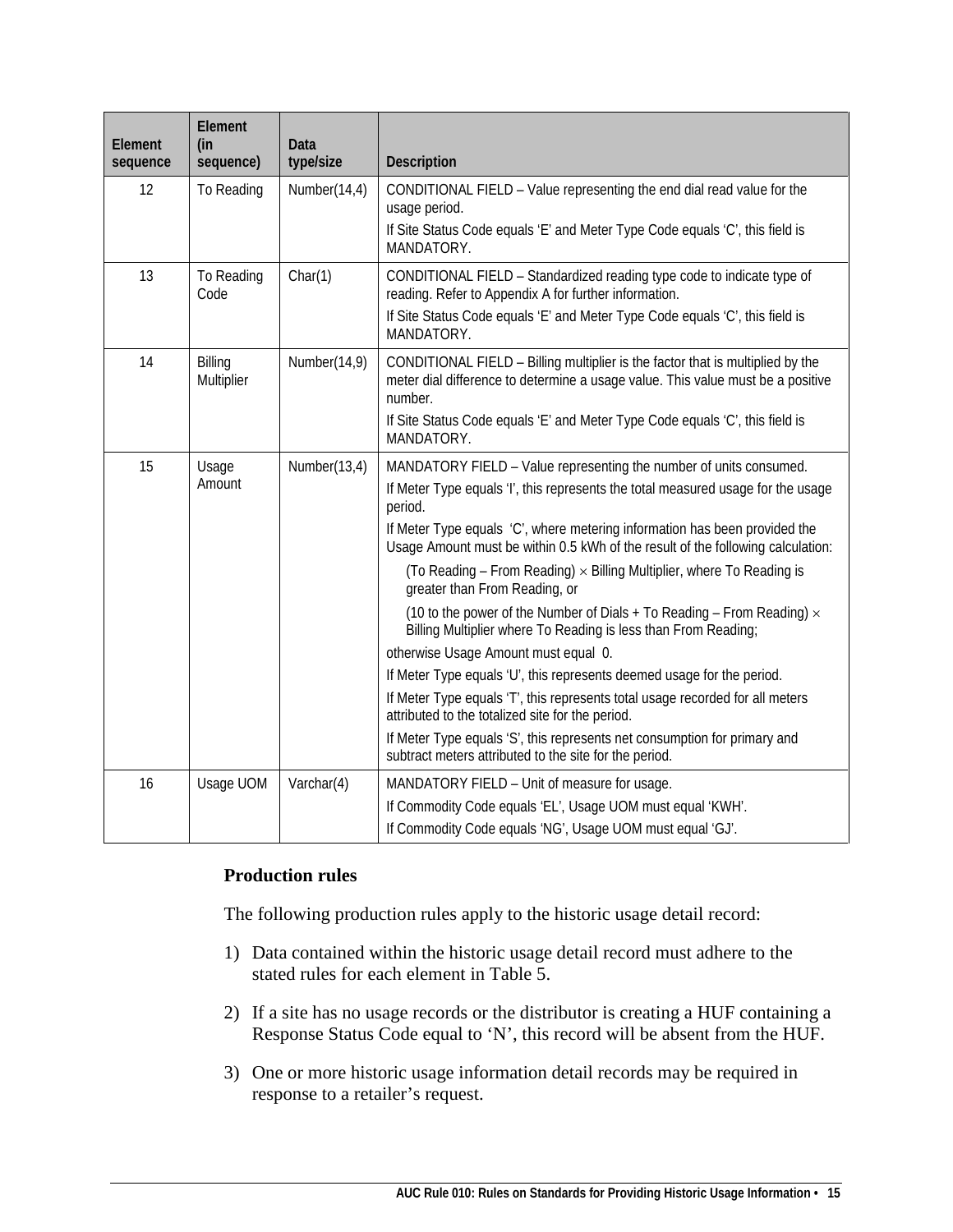- 4) Historic usage detail records must not exceed the 425-calendar-day period prior to and including the Date Created element of the RFU transaction being responded to (i.e., the earliest Historic Usage Period Start Date must not be earlier than the date established by subtracting 425 calendar days from the full-day equivalent of the Date Created element in the RFU transaction plus one calendar day, and the latest Historic Usage Period End Date must not be later than the full-day equivalent of the Date Created element of the RFU transaction).
- 5) Historic usage detail records must adhere to the usage period definition in Section 3.3 of the TBC.
- 6) Historic usage detail records cannot overlap.
- <span id="page-15-0"></span>**5.4.4 Historic interval detail**

The historic interval detail record of the historic usage file is a hierarchical child of the historic usage file header and is the physical representation of the historic interval information relevant to the requested site, where the site is interval metered. This record provides detailed historic interval information for the historic usage periods disclosed in historic usage detail records. The contents of the historic interval detail record are provided in Table 6.

| <b>Flement</b><br>sequence | Element<br>(in<br>sequence)        | Data<br>type/size  | <b>Description</b>                                                                                                                                                                                                                                   |
|----------------------------|------------------------------------|--------------------|------------------------------------------------------------------------------------------------------------------------------------------------------------------------------------------------------------------------------------------------------|
|                            | Record ID                          | Number(15)         | MANDATORY FIELD - This must be a unique reference ID for each historic<br>interval detail record produced by a distributor to allow the distributor or retailer<br>to refer to the specific data record. This value must be unique to a distributor. |
| 2                          | Parent ID                          | Number(15)         | MANDATORY FIELD - Unique reference ID for the parent HUF header record.<br>This must equal the record ID presented in the HUF header record.                                                                                                         |
| 3                          | Record Type                        | Char(2)            | MANDATORY FIELD - Code to indicate record type. This value must equal 'HI'.                                                                                                                                                                          |
| 4                          | Usage Value<br>(kWh)               | Number(10,4)       | MANDATORY FIELD - Usage value, in kilowatt hours, indicating the usage in<br>the interval period.                                                                                                                                                    |
| 5                          | Demand<br>value (kW)               | Number(10,4)       | MANDATORY FIELD - Demand value, in kilowatts, indicating the demand in<br>the interval period.                                                                                                                                                       |
| 6                          | Demand<br>Value (kVA)              | Number(10,4)       | MANDATORY FIELD - Demand value, in kilowatt-amperes, indicating the<br>demand in the interval period.                                                                                                                                                |
| $\overline{7}$             | Interval<br>Period End<br>Datetime | Datetime<br>format | MANDATORY FIELD - End datetime of the interval period as disclosed in a<br>Daily Interval Meter (DIM) transaction for this site.                                                                                                                     |
| 8                          | Interval<br>Period                 | Number(4)          | MANDATORY FIELD - Number of minutes between readings as disclosed in a<br>DIM transaction for this site.                                                                                                                                             |
| 9                          | Hour Ending                        | Char(3)            | MANDATORY FIELD - The hour ending for the interval period as disclosed in a<br>DIM transaction for this site.                                                                                                                                        |

<span id="page-15-1"></span>**Table 6. Historic Interval Detail Content**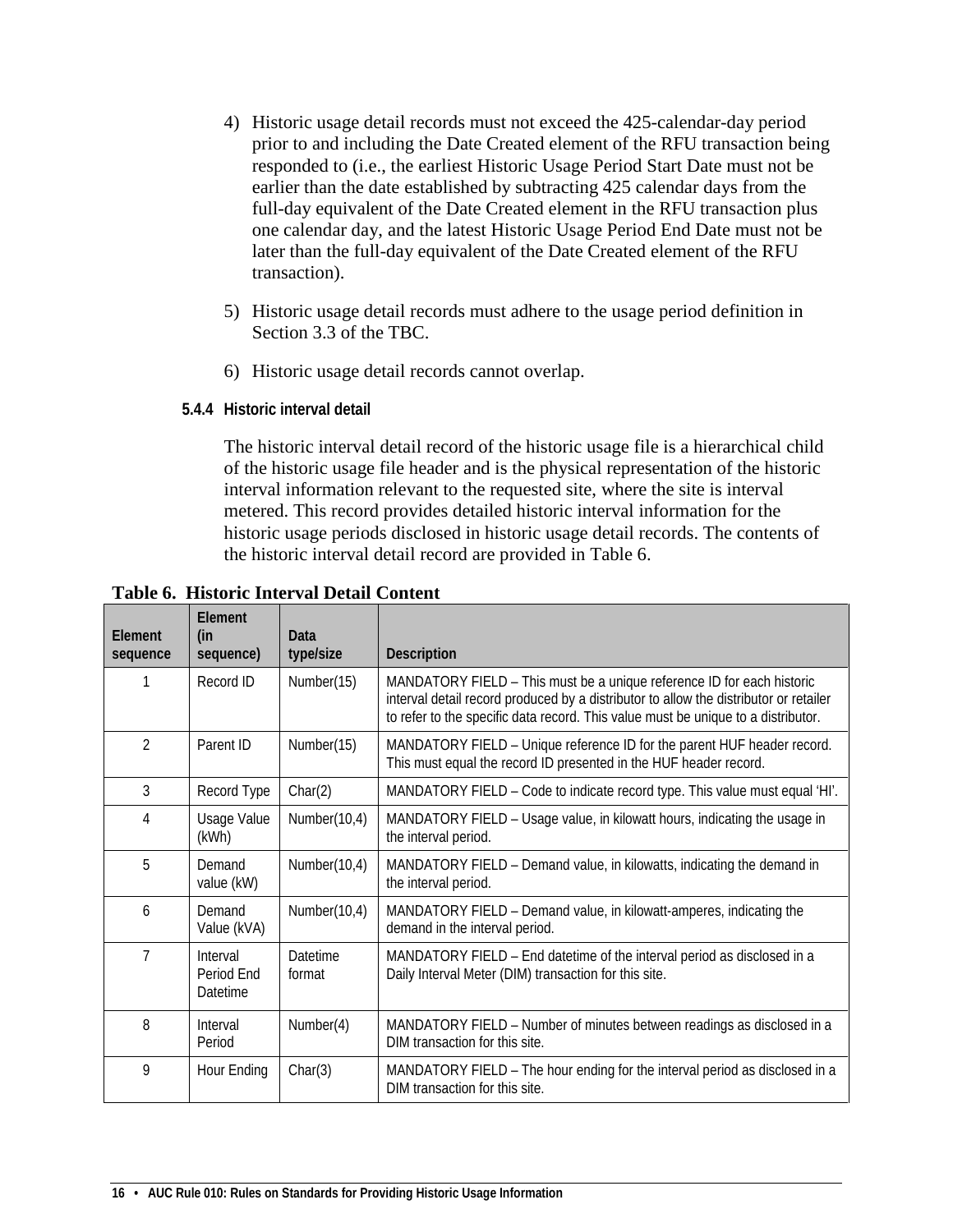#### **Production rules**

The following production rules apply to the historic interval detail record:

- 1) Data contained within the historic interval detail record must adhere to the stated rules for each element in Table 6.
- 2) Data contained within the historic interval detail record must be presented according to the interval period defined in the associated DIM transaction (see Section 9.6.1.1 of the SSC).
- 3) If historic interval detail records do not apply (i.e., the site is not interval metered during the period of response) or the distributor is creating a HUF containing a Response Status Code equal to 'N', this record is absent from the HUF.
- 4) One or more historic interval detail records may be required in response to a retailer's request.
- 5) Historic interval detail records must not exceed the 425-calendar-day period prior to and including the Date Created element of the RFU transaction being responded to (i.e., the earliest Historic Interval End Datetime must not be earlier than the date established by subtracting 425 calendar days from the full-day equivalent of the Date Created element in the RFU transaction plus one calendar day, and the latest Historic Interval End Datetime must not be later than the full-day equivalent of the Date Created element of the RFU transaction plus one second<sup>[2](#page-16-1)</sup>).
- 6) Historic interval detail records must be relevant to the historic usage periods provided in the historic usage detail records.
- <span id="page-16-0"></span>**5.4.5 Historic demand detail**

 $\ddot{\phantom{a}}$ 

The historic demand detail record of the HUF is a hierarchical child of the HUF header and is the physical representation of the historic demand relevant to the requested site. The contents of the historic demand detail record are provided in Table 7.

<span id="page-16-1"></span> $2$  The SCC requires distributors to populate the Datetime element of a DIM transaction for the last 15-minute interval of a day with a value equivalent to the beginning of the next day (i.e., the last 15-minute interval for June 30, 2007, would be presented as 20070701000000).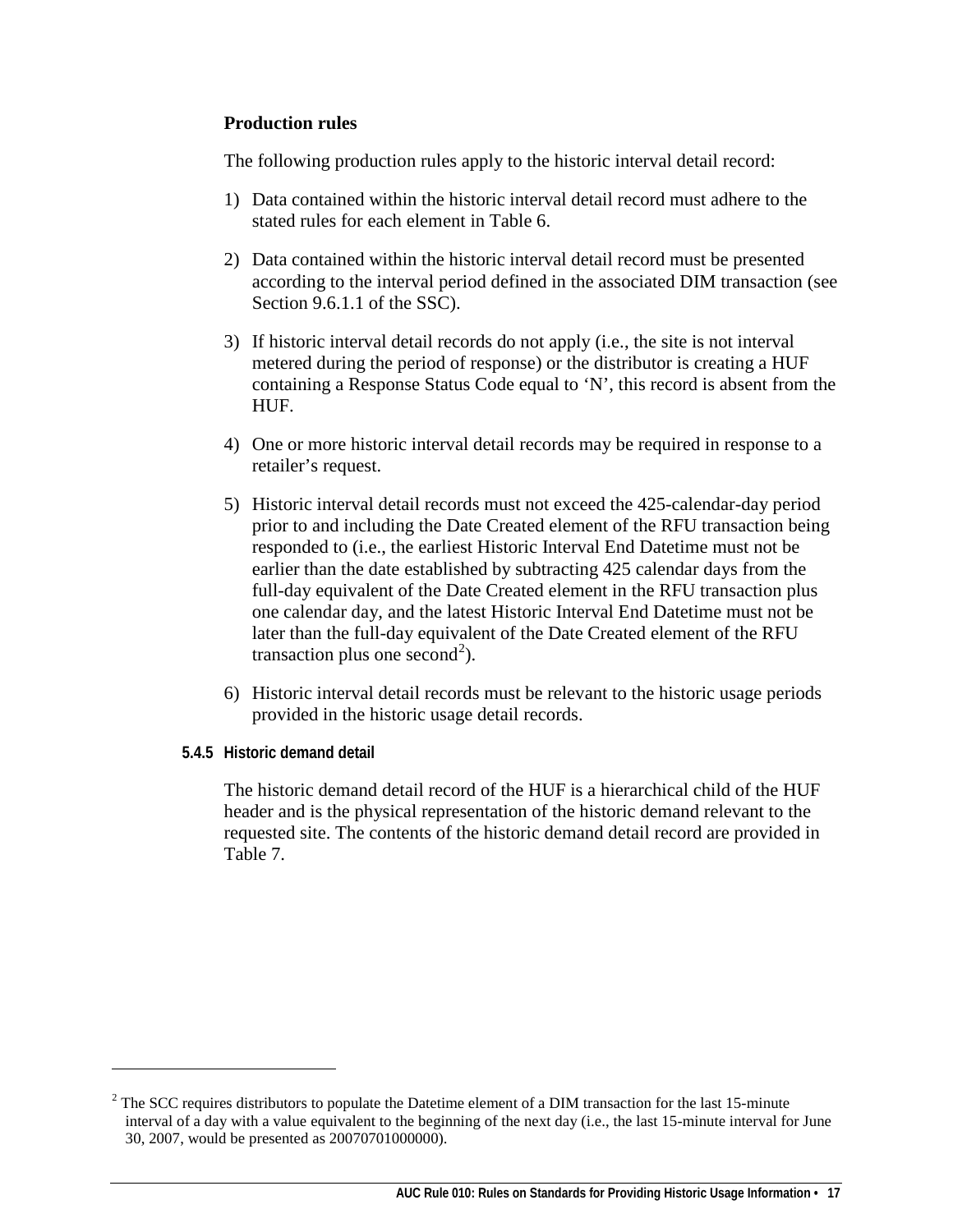| Element<br>sequence | Element<br>(in<br>sequence)    | Data<br>type/size  | Description                                                                                                                                                                                                                        |
|---------------------|--------------------------------|--------------------|------------------------------------------------------------------------------------------------------------------------------------------------------------------------------------------------------------------------------------|
| 1                   | Record ID                      | Number(15)         | MANDATORY FIELD - This must be a unique reference ID for each demand<br>record produced by a distributor to allow the distributor or retailer to refer to the<br>specific data record. This value must be unique to a distributor. |
| $\overline{2}$      | Parent ID                      | Number(15)         | MANDATORY FIELD - Unique reference ID for the parent HUF header record.<br>This must equal the record ID presented in the HUF header record.                                                                                       |
| 3                   | Record Type                    | Char(2)            | MANDATORY FIELD - Code to indicate record type. This value must equal<br>'HD'.                                                                                                                                                     |
| 4                   | Demand<br>Period Start<br>Date | Date format        | MANDATORY FIELD - Start date (inclusive) of the historic demand period. This<br>must represent a full-day equivalent and correspond to the Demand Period Start<br>Date as disclosed in tariff billing processes for this site.     |
| 5                   | Demand<br>Period End<br>Date   | Date format        | MANDATORY FIELD - End date (inclusive) of the historic demand period. This<br>must represent a full-day equivalent and correspond to the Demand Period End<br>Date as disclosed in tariff billing processes for this site.         |
| 6                   | Demand<br>Type Code            | Number(4)          | MANDATORY FIELD - Standardized code indicating the demand type. Refer to<br>Appendix A for further information.                                                                                                                    |
| 7                   | Demand<br>Value                | Number(10,4)       | MANDATORY FIELD - Value indicating the demand recorded during the<br>demand period as per the demand type code.                                                                                                                    |
| 8                   | Demand<br><b>UOM</b>           | Varchar(4)         | MANDATORY FIELD - Standardized code representing the unit of measure.<br>Refer to Appendix A for further information.                                                                                                              |
| 9                   | Ratchet<br>Datetime            | Datetime<br>format | CONDITIONAL FIELD - Datetime ratchet value was established. The datetime<br>in this field must occur prior to the HUF Date Created.                                                                                                |
|                     |                                |                    | If Demand Type Code equals 'Ratchet', 'Transmission Ratchet', 'Distribution<br>Ratchet' or 'Service Ratchet', this field is MANDATORY; otherwise it must equal<br>$[null]$ .                                                       |
|                     |                                |                    | If Meter Type Code equals 'C', report the meter reading end date of the period<br>within which the ratchet was established.                                                                                                        |
| 10                  | Ratchet<br>Period              | Number(2)          | CONDITIONAL FIELD - The number of months that the ratchet is set for<br>according to a distributor's published tariff.                                                                                                             |
|                     | <b>Months</b>                  |                    | If Demand Type Code equals 'Ratchet', 'Transmission Ratchet', 'Distribution<br>Ratchet' or 'Service Ratchet', this field is MANDATORY; otherwise it must equal<br>$[null]$ .                                                       |
| 11                  | Power<br>Factor                | Number(7,6)        | CONDITIONAL FIELD - Power factor value as reported by the distributor. This<br>value must reflect Power Factor application, where applicable.                                                                                      |
|                     |                                |                    | If a conversion is not required between Measured Demand UOM and<br>Component Billed Quantity UOM or tariff charges do not depend on a Power<br>Factor conversion, this must equal [null]                                           |
|                     |                                |                    | If Commodity Code equals 'NG', then Power Factor must equal [null].                                                                                                                                                                |

#### <span id="page-17-0"></span>**Table 7. Historic Demand Detail Content**

#### **Production rules**

The following production rules apply to the historic demand detail record:

1) Data contained within the historic demand detail record must adhere to the stated rules for each element in Table 7.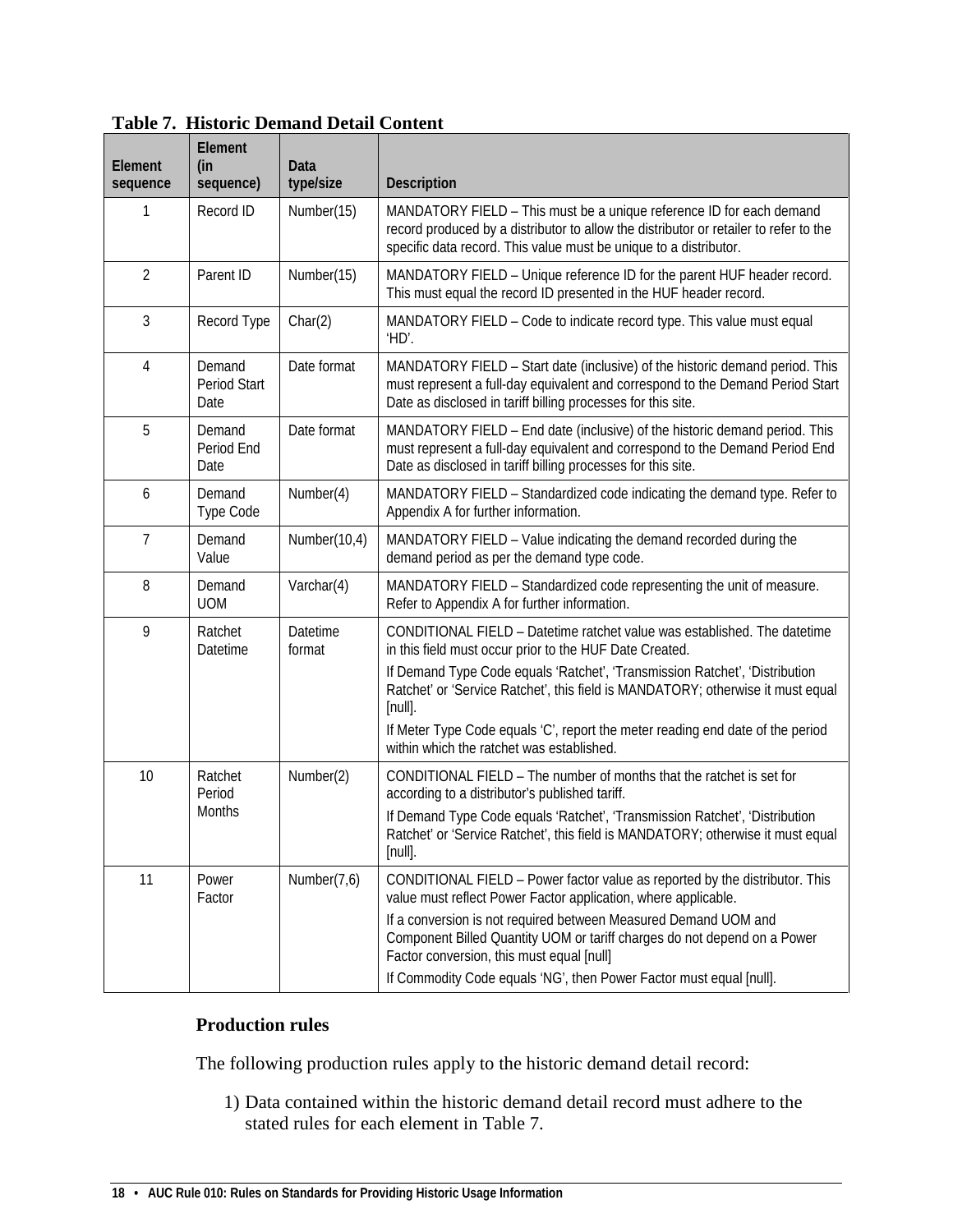- 2) If demand records do not apply or the distributor is creating a HUF containing a Response Status Code equal to 'N', this record will be absent from the HUF.
- 3) One or more historic demand detail records may be required in response to a retailer's request.
- 4) Historic demand detail records must not exceed the 425-calendar-day period prior to and including the Date Created element of the RFU transaction being responded to (i.e., the earliest Historic Demand Period Start Date must not be earlier than the date established by subtracting 425 calendar days from the fullday equivalent of the Date Created element in the RFU transaction plus one calendar day, and the latest Historic Demand Period End Date must not be later than the full-day equivalent of the Date Created element of the RFU transaction).
- 5) Historic demand detail records must disclose, at a minimum, the following demand types applicable to the site during the demand period:
	- a) metered demand
	- b) deemed demand
	- c) billing demand
- 6) Distributors are not required to disclose contract demand when applicable to a site.
- 7) Historic demand detail records must adhere to the demand period definition in Section 3.3 of the TBC.
- 8) Historic demand detail records cannot overlap.
- <span id="page-18-0"></span>**5.4.6 Historic usage file trailer**

The file trailer record of a HUF contains summary information necessary to validate information contained within the HUF. The contents of the file trailer are provided in Table 8.

<span id="page-18-1"></span>**Table 8. Historic Usage File Trailer Content**

| Element<br>sequence | <b>Flement</b><br>(in<br>sequence) | Data<br>type/size | <b>Description</b>                                                                                                                                                                                                                      |
|---------------------|------------------------------------|-------------------|-----------------------------------------------------------------------------------------------------------------------------------------------------------------------------------------------------------------------------------------|
|                     | Record ID                          | Number(15)        | MANDATORY FIELD - This must be a unique reference ID for each HUF trailer<br>record produced by a distributor to allow the distributor or retailer to refer to the<br>specific data record. This value must be unique to a distributor. |
| $\mathfrak{D}$      | Parent ID                          | Number(15)        | MANDATORY FIELD – Unique reference ID for the parent HUF header record.<br>This must equal the record ID presented in the HUF header record.                                                                                            |
| 3                   | Record Type                        | Char(2)           | MANDATORY FIELD - Code to indicate record type. This value must equal<br>'HT'.                                                                                                                                                          |
| 4                   | File Record<br>Count               | Number(9)         | MANDATORY FIELD – Count of records (including HUF header and trailer<br>records) in the HUF.                                                                                                                                            |

#### **Production rules**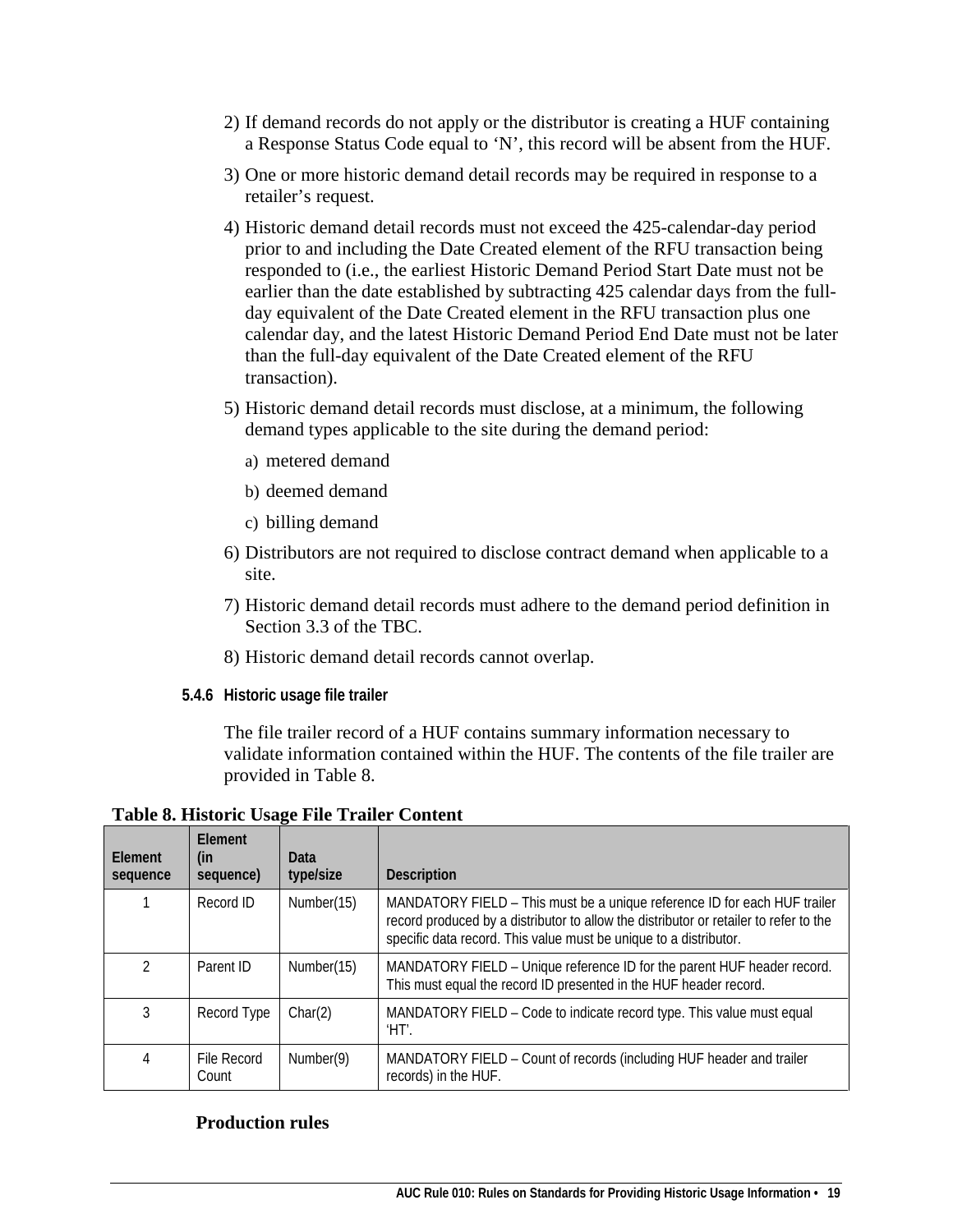The following production rules apply for the file trailer record:

- 1) Data contained within the historic usage file trailer record must adhere to the stated rules for each element in Table 8.
- 2) A HUF must contain only one file trailer record.

#### <span id="page-19-0"></span>**6 Compliance**

This section defines the procedures, roles, and responsibilities to evaluate a market participant's capability to exchange historic usage information according to the standards of this rule. A distributor's capabilities will be evaluated according to its

- 1) compliance plan, reporting its intent to comply with the procedures in this rule, and
- 2) pretransition review results.

### <span id="page-19-2"></span><span id="page-19-1"></span>**6.1 Compliance plan**

**6.1.1 Compliance plan requirements**

All distributors must:

- 1) prepare a compliance plan confirming:
	- a) the role the distributor is performing with respect to these standards,
	- b) that the distributor is aware of and understands its requirements,
	- c) the distributor's intent to comply with the transactional requirements, as defined in sections 3 and 4 of this rule,
	- d) the name, postal address, phone number, and e-mail address of the senior authority accountable for compliance with this rule;
- 2) file its compliance plan with the Commission; and
- 3) receive approval of its compliance plan from the Commission.
- <span id="page-19-3"></span>**6.1.2 Changes to compliance plan**

Each distributor must keep its respective compliance plan up to date and must make changes to the compliance plan to reflect changes in circumstances, Commission-directed changes, and changes to this rule. A change to a compliance plan must be submitted to the Commission for approval within 30 calendar days following a change in circumstances, the publication of an approved exemption, or a Commission-directed change.

<span id="page-19-4"></span>**6.1.3 Approval by the Commission**

The Commission may approve the compliance plan of a distributor with or without conditions. The plan will remain in effect for the period prescribed by or until revoked by the Commission. The Commission will make available on the Commission website [\(www.auc.ab.ca\)](http://www.eub.ca/) the compliance plan submitted by distributors.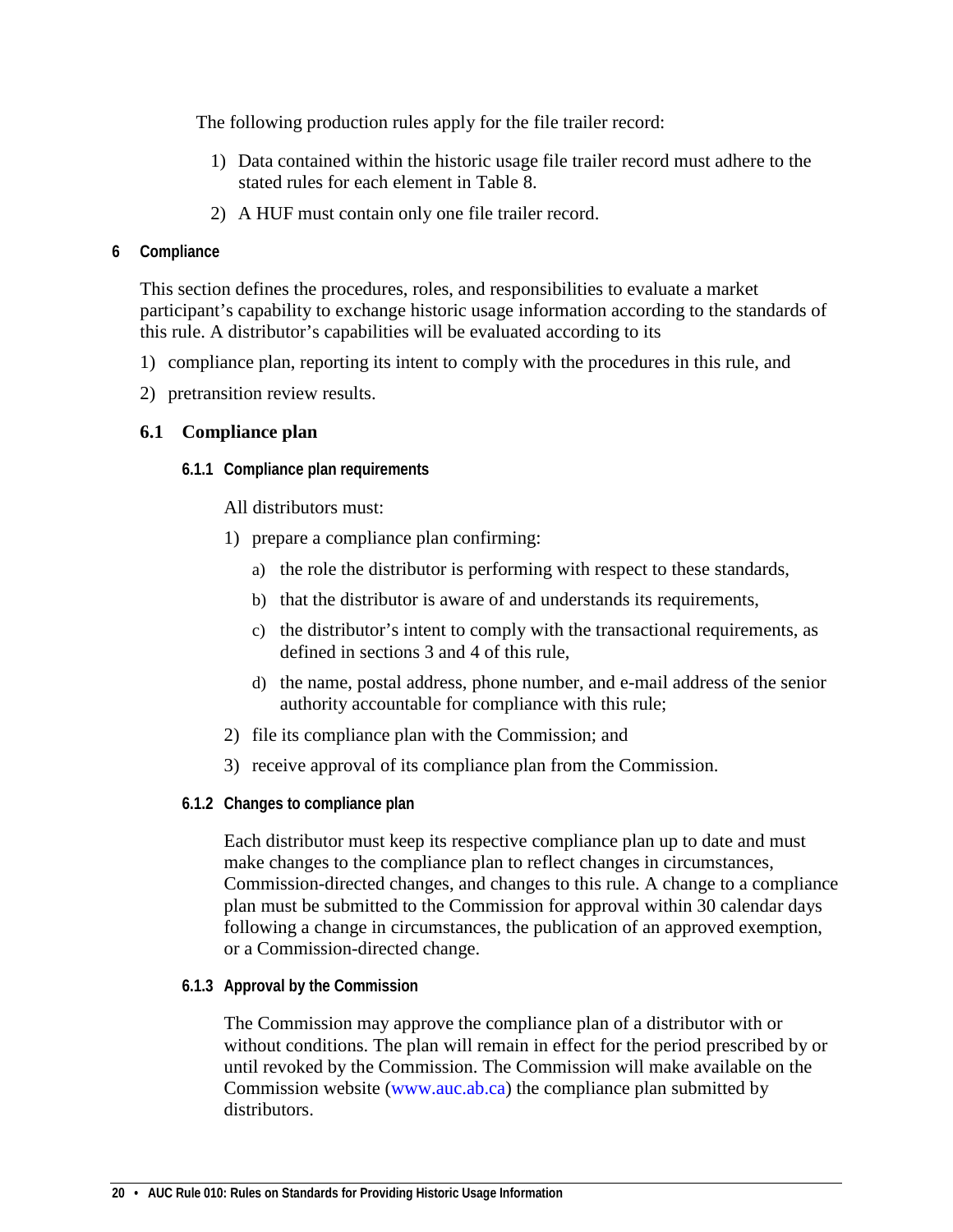#### <span id="page-20-0"></span>**6.1.4 Temporary compliance exemptions**

A distributor may apply to the Commission for a temporary exemption from all or any provision of this procedure. The Commission will not approve an exemption unless it is satisfied that:

- 1) it is in the public interest to do so,
- 2) the exemption does not significantly affect the obligations of the distributor or the obligations can be or will be met in other ways for the duration of the exemption, and
- 3) the exemption does not affect the distributor's ability to comply with other applicable legislation and rules related to the sharing of historic usage information between distributors and retailers.

The Commission will publish any request for a temporary exemption and seek comments from interested stakeholders prior to considering the exemption request. The Commission may approve an exemption with or without conditions, and the exemption will remain in effect for the period of time specified by or until revoked by the Commission. The Commission will make all approved exemptions available on its website.

#### <span id="page-20-1"></span>**6.1.5 Emergency exceptions**

Any action taken by a distributor in response to an emergency that threatens public safety, the safety of its respective officers, employees, agents, or contractors, or the physical integrity of its facilities or system reliability does not contravene this rule or a distributor's compliance plan.

#### <span id="page-20-2"></span>**6.2 Pretransition review**

A distributor must demonstrate to the Commission's satisfaction its capabilities to exchange historic usage information according to the standards in this rule prior to receiving Commission approval to implement these standards. The Commission will establish a process and timeline that prescribes the manner in which a distributor must demonstrate its capability to comply.

#### <span id="page-20-3"></span>**7 Effective date**

This rule comes into effect June 1, 2008.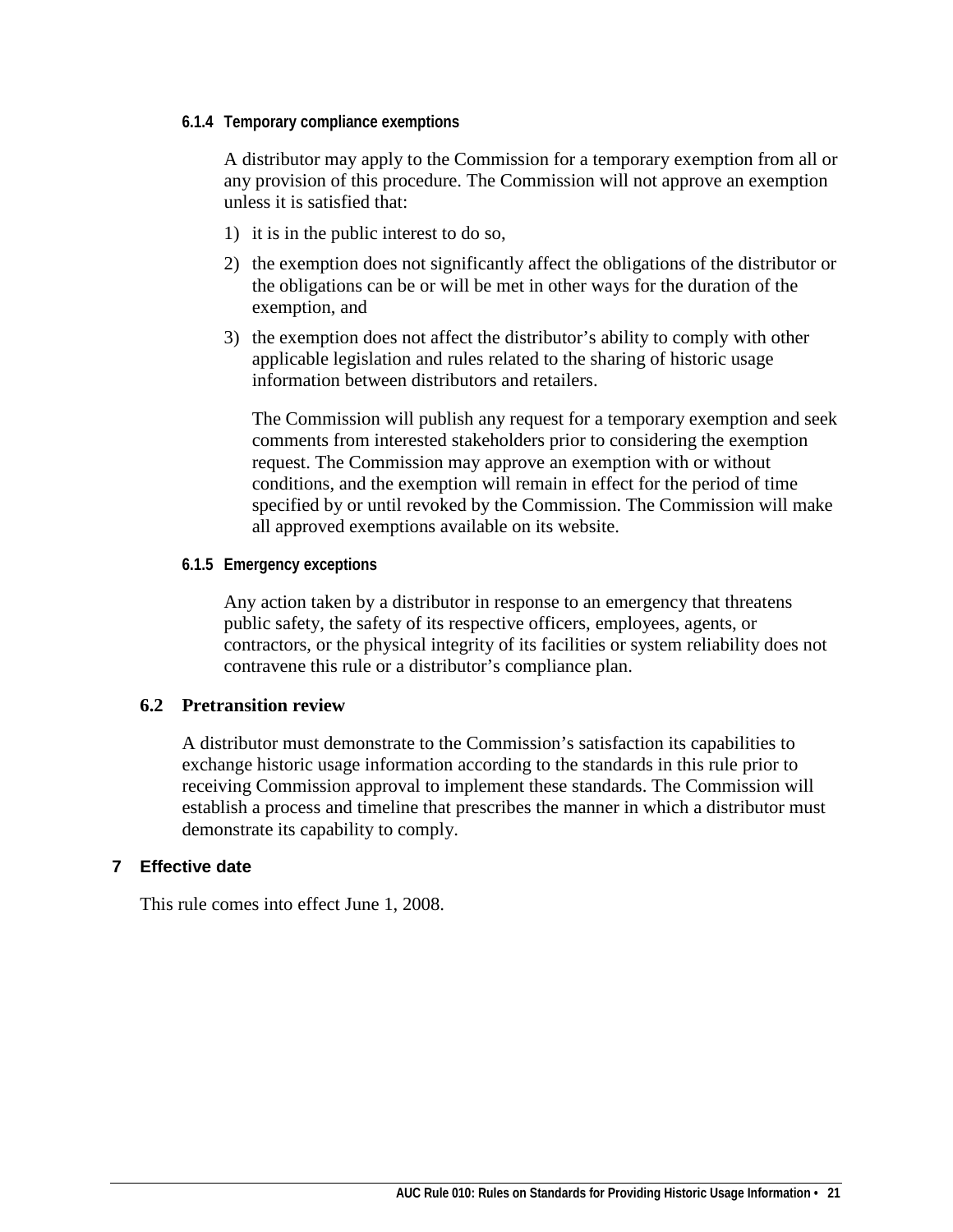#### <span id="page-21-0"></span>**Appendix A Universal Electronic Transaction Standards**

This appendix contains the universal standards that govern the historic usage information transactions in Table 2. For consistency in the marketplace, this rule adopts the standards included in the SSC or in accordance with the gas distributors' procedures where appropriate.

#### **A1 Directory structure**

Each market participant governed by this rule must conform with the directory structure dictated by the market transaction transport method used to send and receive electronic files and or transactions.

#### **A2 File-naming conventions**

#### **A2.1 Files transmitted electronically**

All transactions of the same type for a period are to be placed in a single CSV formatted file. The file name must be unique across all files produced by the market participant. The standard file naming convention is

TXN\_Sender\_Recipient\_YYYYMMDDHHMISS.CSV where

| TXN:           | three-letter abbreviation for the transaction name (e.g.,    |
|----------------|--------------------------------------------------------------|
|                | Request For Usage = RFU) or file name (e.g., Historic        |
|                | Usage $File = HUF$ )                                         |
| Sender:        | ID of the sender (i.e., Distributor ID of the distributor    |
|                | responsible for the site[s] or Retailer ID)                  |
| Recipient:     | ID of the recipient (i.e., Distributor ID of the distributor |
|                | receiving the file or transaction or Retailer ID)            |
| YYYYMMDD:      | Date the file was created (e.g., 20041202)                   |
| <b>HHMISS:</b> | Time the file was created on a 24-hour clock (e.g.,          |
|                | 192432)                                                      |

#### **A2.2 Files available for download**

The standard file naming convention is

TXN\_Sender\_ YYYYMMDDHHMISS.CSV

where

| TXN:      | three-letter abbreviation for the transaction name (e.g., |
|-----------|-----------------------------------------------------------|
|           | Weather Station ID File = $WSF$ )                         |
| Sender:   | ID of the sender (e.g., Distributor ID of the distributor |
|           | responsible for the site)                                 |
| YYYYMMDD: | Date the file was created (e.g., 20041202)                |
| HHMISS:   | Time the file was created on a 24-hour clock (e.g.,       |
|           | 192432)                                                   |

#### **A3 CSV file format**

1) Data in each file or transaction must be presented as comma separated values.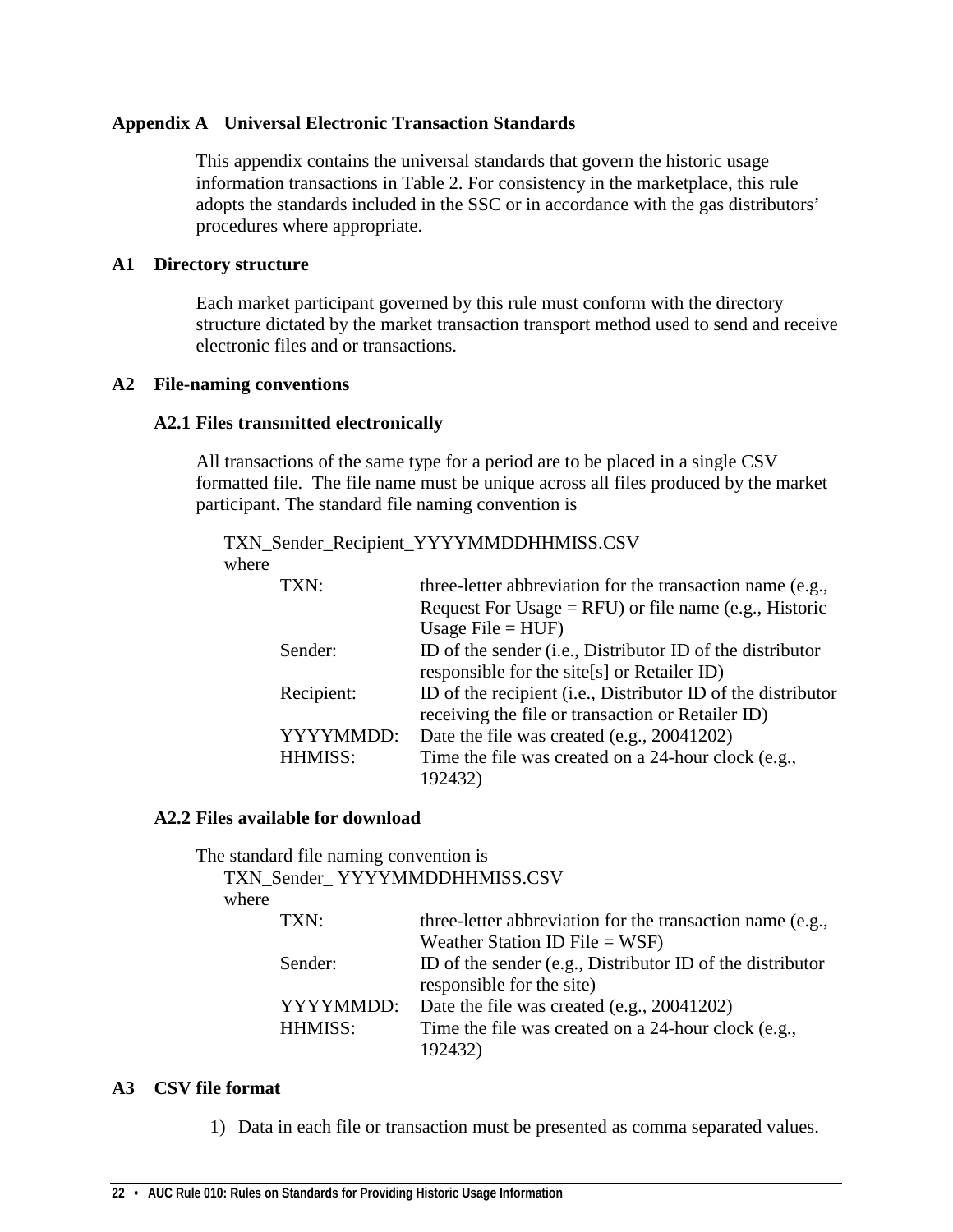- 2) Commas (,) may only be used as field separators. No data field may be populated with a comma (,).
- 3) Each field in the file format is a placeholder; therefore if the field has a [null] or empty value, it must be represented as ',,' in the CSV output file.

#### **A4 Data-type definition**

The following sections describe the various data types used in the historic usage information transactions.

#### **A4.1 Char(x)**

Fixed length character field that must be x characters in length. For example, Char(3) is 'ABC'.

#### **A4.2 Varchar(x)**

Variable length character field that can be a maximum of x characters in length. For example, Varchar(3) is 'A','AB', or 'ABC'.

#### **A4.3 Number(p,s)**

Number field with p digits of precision and s digits of scale to the right of the decimal.

For example, 123456.78 is Number(8,2) and .0012 is Number(4,4).

A number (p,s) formatted field presented in a CSV file may present as many as  $(p+2)$ characters when the full number limit is reached for that field and the charge or charge period is being adjusted (i.e., contains a negative sign and a decimal place.)

#### **A4.4 Date**

Date field that requires a specified date in the following standard format:

| YYYYMMDD     |                                |
|--------------|--------------------------------|
| where        |                                |
| YYYY:        | year with century (e.g., 2004) |
| MM:          | two-digit month $(01 – 12)$    |
| $DD^{\perp}$ | two-digit day $(01 – 31)$      |

#### **A4.5 Datetime**

Datetime field that requires a specified date and time in the following standard format:

YYYYMMDDHHMISS where YYYY: year with century (e.g., 2004) MM: two-digit month  $(01 – 12)$ DD: two-digit day  $(01 – 31)$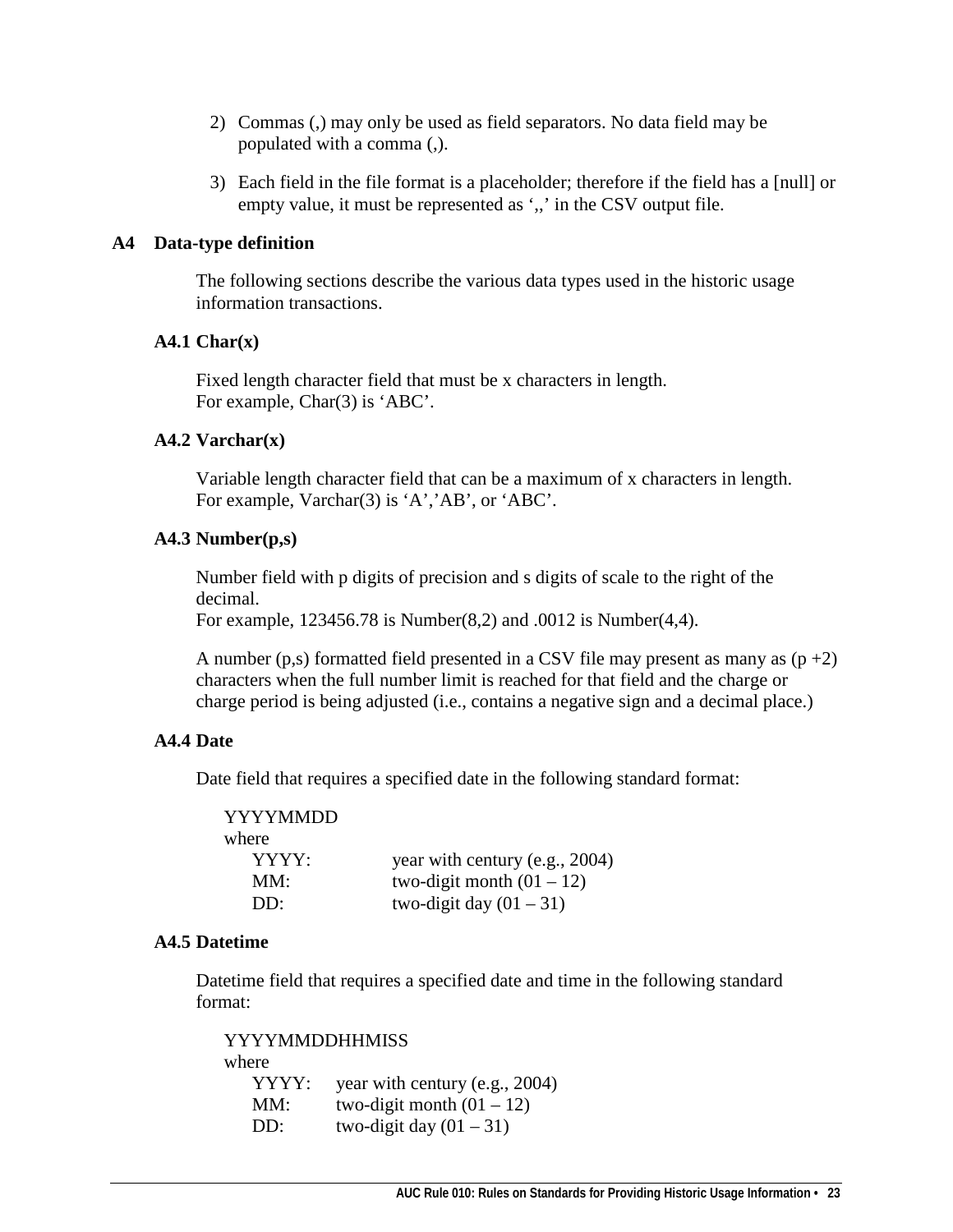| HH: | two-digit hour on a 24-hour clock $(00 – 24)$ |
|-----|-----------------------------------------------|
| MI: | two-digit minute $(00 – 59)$                  |
| SS: | two-digit second $(00-59)$                    |

#### **A5 Negative numbers**

When a numeric value is to be represented as a negative, the number must be shown with the minus sign '-' preceding the value. For example, negative 123.45 must be shown as -123.45.

#### **A6 Standard codes**

The standard codes defined in this section are limited to those transactions governed solely by this rule. In the production of transactions governed by this rule, market participants will also need to rely on standard codes governed by the SSC, TBC, and other authorities, as well as distributors. For completeness, this section provides reference to these other authorities where appropriate.

#### **A6.1 Record type code**

A two-character code representing record type.

| <b>Table Ref</b><br>ID | Record type code | <b>Record type name</b>         |
|------------------------|------------------|---------------------------------|
|                        | <b>HH</b>        | HUF header record               |
| 2                      | HU               | Historic usage detail record    |
|                        | HІ               | Historic interval detail record |
|                        | HD               | Historic demand detail record   |
|                        | HT               | HUF trailer record              |

<span id="page-23-0"></span>**Table A1. Record type codes**

#### **A6.2 Retailer ID**

A unique nine-digit value identifying a retailer. In the case of an electric retailer, this is equivalent to the Retailer ID of the retailer of record for the physical site as defined in Section 9.4.6.5 of the SSC.

#### **A6.3 Distributor ID**

A unique four-digit value identifying a distributor. In the case of an electric distributor, this is equivalent to the WSP ID responsible for the physical site as defined in Section 9.4.6.6 of the SSC.

#### **A6.4 Commodity code**

A two-character code representing commodity as prescribed in Table B5-2 of the TBC.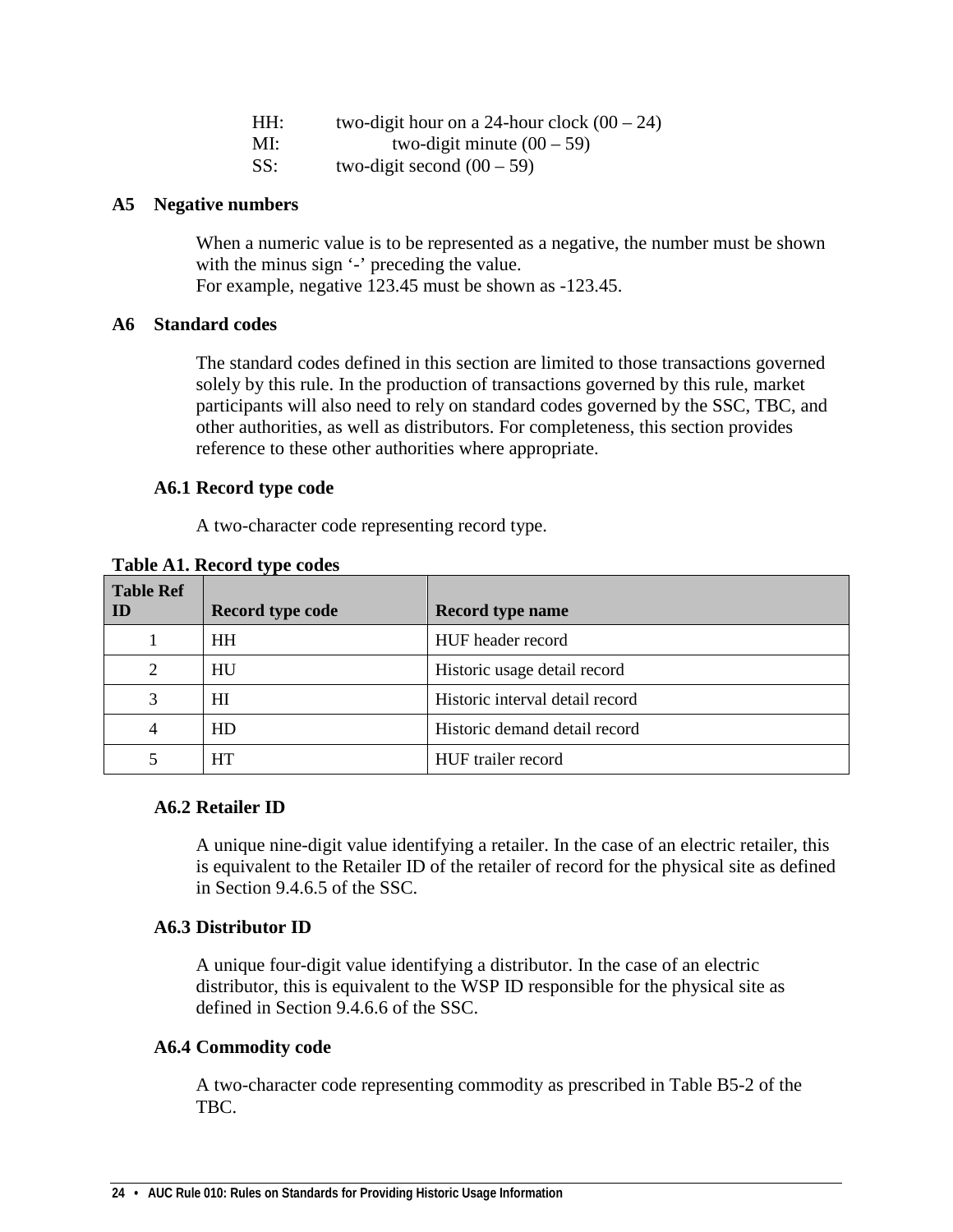### **A6.5 Tariff rate code**

A code representing the tariff rate applicable to a site as prescribed in Table B5-8 of the TBC.

#### **A6.6 Weather station ID**

Each gas distributor maintains its respective weather stations via a Weather Station ID File (WSF) and provides this to the Commission for publication to fulfill the requests of the Weather Station ID element in the HUF header record of the HUF. The contents of the Weather Station ID File are shown in Table A2.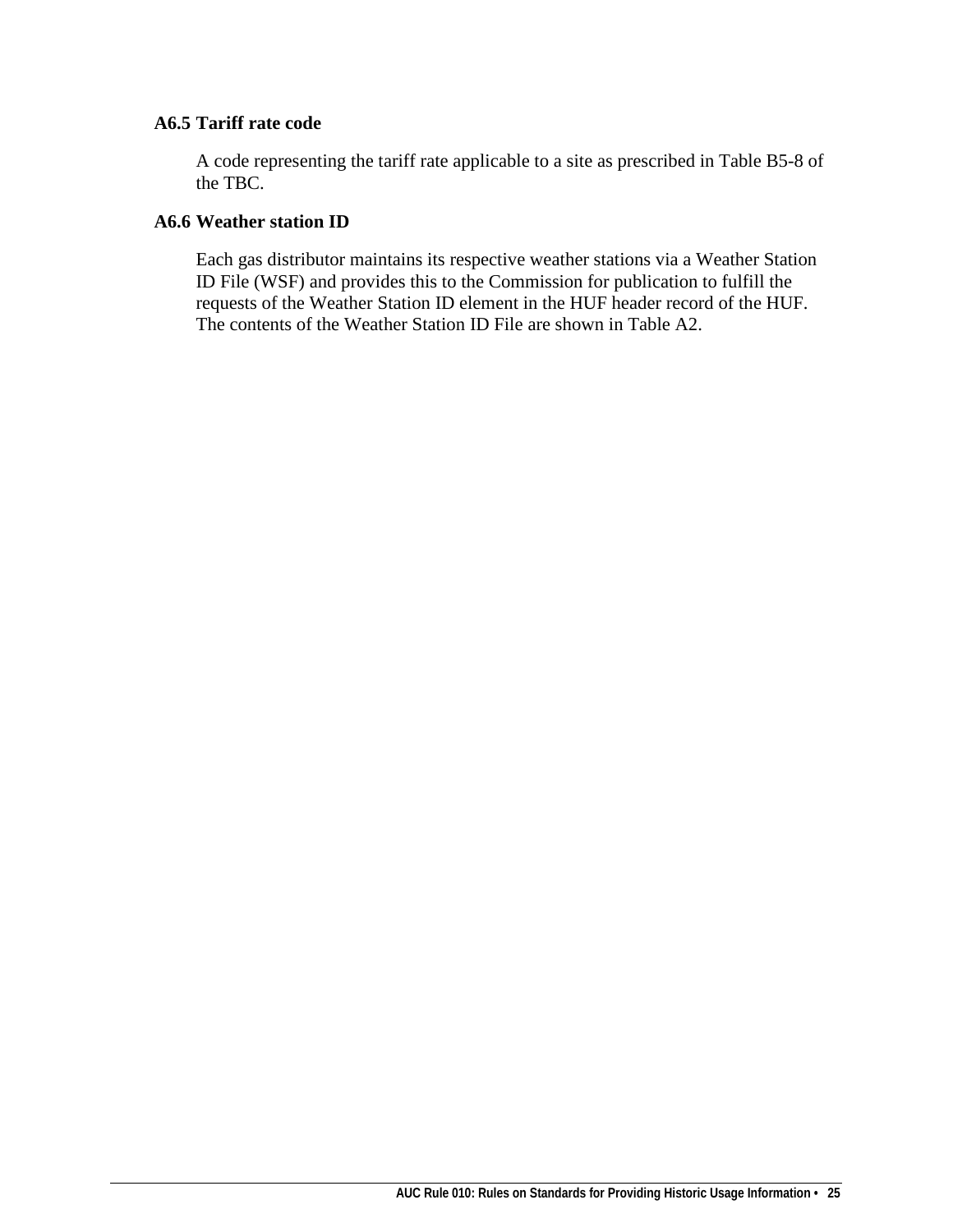| <b>Element</b><br>sequence | <b>Element</b><br>(in sequence) | Data type/size           | <b>Description</b>                                                                                                                                                                                                                                                                                    |
|----------------------------|---------------------------------|--------------------------|-------------------------------------------------------------------------------------------------------------------------------------------------------------------------------------------------------------------------------------------------------------------------------------------------------|
| 1                          | Distributor ID                  | Distributor ID<br>Format | MANDATORY FIELD – Unique identifier for<br>a distributor. This identifier must equal that of<br>the gas distributor for whom the Weather<br>Station ID applies.                                                                                                                                       |
| $\overline{2}$             | <b>Weather Station ID</b>       | Char(3)                  | <b>MANDATORY FIELD – Represents a unique</b><br>identifier for the weather station from which<br>degree-day information can be obtained for<br>weather normalization purposes. This must<br>adhere to Environment Canada's identifier<br>(Transportation Code ID [TC ID]) for the<br>weather station. |

<span id="page-25-0"></span>**Table A2. Weather Station ID file (WSF) content**

#### **A6.7 Response reason code**

A four-digit code representing a distributor's reason for not responding to a request for usage transaction.

| <b>Table Ref</b><br>ID | <b>Reason Code</b> | <b>Response reason code description</b>                                                             |
|------------------------|--------------------|-----------------------------------------------------------------------------------------------------|
| 1                      | 1001               | Invalid Retailer ID                                                                                 |
| 2                      | 1002               | No representation and warrant document on file.                                                     |
| 3                      | 1003               | Invalid Site ID within distributor's territory                                                      |
| 4                      | 1004               | Invalid Distributor ID                                                                              |
| 5                      | 1005               | Non-unique RFU Transaction ID                                                                       |
| 6                      | 1006               | Retailer is retailer of record for the requested period                                             |
| 7                      | 1007               | Time lapse between RFU date created and distributor<br>receipt date exceeds 2 elapsed business days |
| 8                      | 1008               | Invalid Date Format                                                                                 |
| 9                      | 1009               | Unable to process (i.e., Other)                                                                     |
| 10                     | 1010               | No records available for the period requested                                                       |

<span id="page-25-1"></span>**Table A3. Response reason codes**

#### **A6.8 Site status code**

A single-character code representing site status as prescribed in Table B5-9 of the TBC.

#### **A6.9 Meter type code**

A single-character code representing meter type as prescribed in Table B5-10 of the TBC.